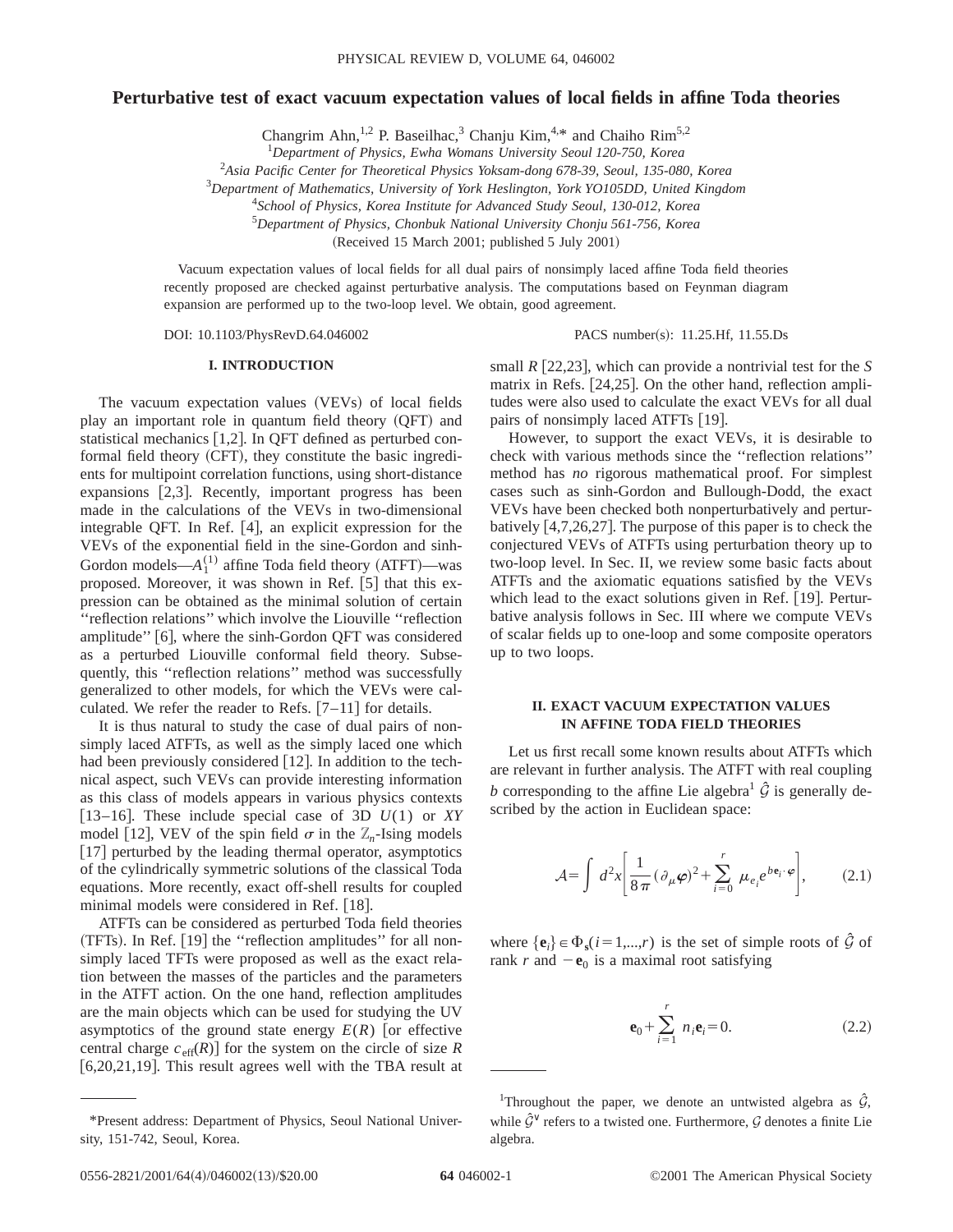The fields in Eq.  $(2.1)$  are normalized such that

$$
\langle \varphi_a(x)\varphi_b(y)\rangle = -\delta_{ab} \log |x-y|^2. \tag{2.3}
$$

Since all potential terms in simply laced case have the same conformal dimensions, they all renormalize in the same way. It is then sufficient to introduce one scale parameter<sup>2</sup>  $\mu$  in action  $(2.1)$ . However, for the nonsimply laced case (except  $BC_r = A_{2r}^{(2)} - r \ge 2$ — affine Lie algebra in which case three different parameters are necessary) we have to introduce two different parameters: $3$  one is associated with the set of standard roots of length  $|\mathbf{e}_i|^2 = 2$  and is denoted by  $\mu_{\mathbf{e}_i} = \mu$ whereas the other, denoted by  $\mu_{\mathbf{e}_i} = \mu'$ , is associated with the set of nonstandard roots of length  $|\mathbf{e}_i|^2 = l^2 \neq 2$ .

In the presence of background charge, the ATFTs can be considered *s* CFTs perturbed by  $e^{b\mathbf{e}_0\boldsymbol{\varphi}}$ . The background charge is given by

$$
\mathbf{Q} = b\,\boldsymbol{\rho} + \frac{1}{b}\,\boldsymbol{\rho}^{\vee},\tag{2.4}
$$

where  $\rho = \frac{1}{2} \sum_{\alpha > 0} \alpha$  and  $\rho^{\vee} = \frac{1}{2} \sum_{\alpha > 0} \alpha^{\vee}$  are, respectively, the Weyl and dual Weyl vector of  $G$ . The sums in their definitions run over all positive roots  $\{\boldsymbol{\alpha}\}\in \Phi_+$ , dual roots  $\{\boldsymbol{\alpha}^\vee\}$  $\in \Phi^{\vee}_+$ . Then, the stress-energy tensor *T*(*z*), where  $z = x_1$  $+ix_2$ ,  $\overline{z}=x_1-ix_2$  are complex coordinates of  $\mathbb{R}^2$ ,

$$
T(z) = -\frac{1}{2} (\partial_z \varphi)^2 + \mathbf{Q} \cdot \partial_z^2 \varphi \tag{2.5}
$$

ensures the local conformal invariance of the TFT. The corresponding central charges were calculated in Ref. [28]. Defining  $\mathbf{a}=(a_1,...,a_r)$ , the exponential fields

$$
V_{\mathbf{a}}(x) = \exp(\mathbf{a} \cdot \varphi)(x) \tag{2.6}
$$

are spinless conformal primary fields with dimensions

$$
\Delta(\mathbf{a}) = \frac{\mathbf{Q}^2}{2} - \frac{(\mathbf{a} - \mathbf{Q})^2}{2}.
$$
 (2.7)

By analogy with the Liouville field theory  $[29,30,6]$  the physical space of states  $H$  in the TFTs consists of the continuum variety of primary states associated with the exponential fields  $(2.6)$  and their conformal descendents with

$$
\mathbf{a} = i\mathbf{P} + \mathbf{Q} \quad \text{and} \quad \mathbf{P} \in \mathbb{R}^r. \tag{2.8}
$$

In addition to the conformal invariance TFTs possess an extended symmetry generated by  $W(\mathcal{G})$  algebra [31,32]. Indeed, for any arbitrary Weyl group element  $\hat{s} \in \mathcal{W}$  the fields  $V_{\mathbf{Q}+\hat{s}(\mathbf{a}-\mathbf{Q})}(x)$  are reflection images of each other and are related by the linear transformation:

$$
V_{\mathbf{a}}(x) = R_{\hat{s}}(\mathbf{a}) V_{\mathbf{Q} + \hat{s}(\mathbf{a} - \mathbf{Q})}(x),\tag{2.9}
$$

where  $R<sub>\hat{g}(\mathbf{a})</sub>$  is called the "reflection amplitude," an important object in CFT which defines the two-point functions of the operator  $V_a$ . In Ref. [19] the following expression for the reflection amplitude  $R_{\hat{s}}(a)$  for nonsimply laced TFT was obtained:

$$
R_{\hat{s}}(\mathbf{a}) = \frac{A_{\hat{s}i\mathbf{P}}}{A_{i\mathbf{P}}},\tag{2.10}
$$

where

$$
A_{i\mathbf{P}} = A(\mathbf{P}) = \prod_{i=1}^{r} \left[ \pi \mu_{\mathbf{e}_i} \gamma(\mathbf{e}_i^2 b^2 / 2) \right]^{i\omega_i^{\vee} \cdot \mathbf{P}/b}
$$

$$
\times \prod_{\mathbf{a} > 0} \Gamma(1 - i\mathbf{P} \cdot \boldsymbol{\alpha} b) \Gamma(1 - i\mathbf{P} \cdot \boldsymbol{\alpha}^{\vee}/b)
$$

with Eq. (2.8), the fundamental coweights  $\boldsymbol{\omega}_i^{\vee}$  and we denote  $\gamma(x) = \Gamma(x)/\Gamma(1-x)$  as usual. We accept Eq. (2.10) as the proper analytical continuation of the function  $R_{\hat{s}}(a)$  for all **a**. For  $\hat{s}_i \in \mathcal{W}_s$ , the subset of Weyl group elements associated with the simple roots  $e_i$ , notice that the ratio  $A(\hat{s}_i \mathbf{P})/A(\mathbf{P})$ reduce to the reflection amplitude  $S_L(\mathbf{e}_i, \mathbf{P})$  of the Liouville field theory  $[6]$ :

$$
\frac{A(\hat{s}_i \mathbf{P})}{A(\mathbf{P})} = S_L(\mathbf{e}_i, \mathbf{P})
$$
\n
$$
= [\pi \mu_{e_i} \gamma (\mathbf{e}_i^2 b^2 / 2)]^{-i \mathbf{P} \cdot \mathbf{e}_i^{\vee}/b}
$$
\n
$$
\times \frac{\Gamma(1 + i \mathbf{P} \cdot \mathbf{e}_i b) \Gamma(1 + i \mathbf{P} \cdot \mathbf{e}_i^{\vee}/b)}{\Gamma(1 - i \mathbf{P} \cdot \mathbf{e}_i b) \Gamma(1 - i \mathbf{P} \cdot \mathbf{e}_i^{\vee}/b)}.
$$
\n(2.11)

Then, as ATFTs can be realized as CFTs perturbed by some relevant operators  $[33]$ , in the conformal perturbation theory (CPT) approach one can formally rewrite any *N*-point correlation functions of local operators  $\mathcal{O}_a(x)$  as

$$
\langle \mathcal{O}_{a_1}(x_1) \cdots \mathcal{O}_{a_N}(x_N) \rangle_{\text{ATFT}}
$$
  
=  $Z^{-1}(\lambda) \langle \mathcal{O}_{a_1}(x_1) \cdots \mathcal{O}_{a_N}(x_N) e^{-\lambda \int d^2 x \Phi_{\text{pert}}(x)} \rangle_{\text{TFT}}$ 

where

$$
Z(\lambda) = \langle e^{-\lambda \int d^2x \Phi_{\text{pert}}(x)} \rangle_{\text{TFT}},
$$

 $\Phi_{\text{pert}}$  is the perturbing local field,  $\lambda$  is the CPT expansion parameter which characterizes the strength of the perturbation and  $\langle \cdots \rangle_{TFT}$  denotes the expectation value in the TFT. Whereas vertex operators  $(2.6)$  satisfy reflection relations  $(2.9)$  in the CFT, the CPT framework provides<sup>4</sup> similar relations among their expectation values in the perturbed case. In other words, if dots stands for any local insertion one has

$$
\langle V_{\mathbf{a}}(x)(\cdots)\rangle_{\text{TFT}} = R_{\hat{s}}(\mathbf{a}) \langle V_{\mathbf{Q}+\hat{s}(\mathbf{a}-\mathbf{Q})}(x)(\cdots)\rangle_{\text{TFT}}.
$$
\n(2.12)

<sup>&</sup>lt;sup>2</sup>For the sinh-Gordon model ( $A_1^{(1)}$  ATFT) $\mu$  is generally called the (2.12) cosmological constant.

 $3W$ e choose the convention that the length squared of the long roots are 4 for  $C_r^{(1)}$  and 2 for the other untwisted algebras. <sup>4</sup>

<sup>&</sup>lt;sup>4</sup>At the moment, there is no rigorous proof of this assumption.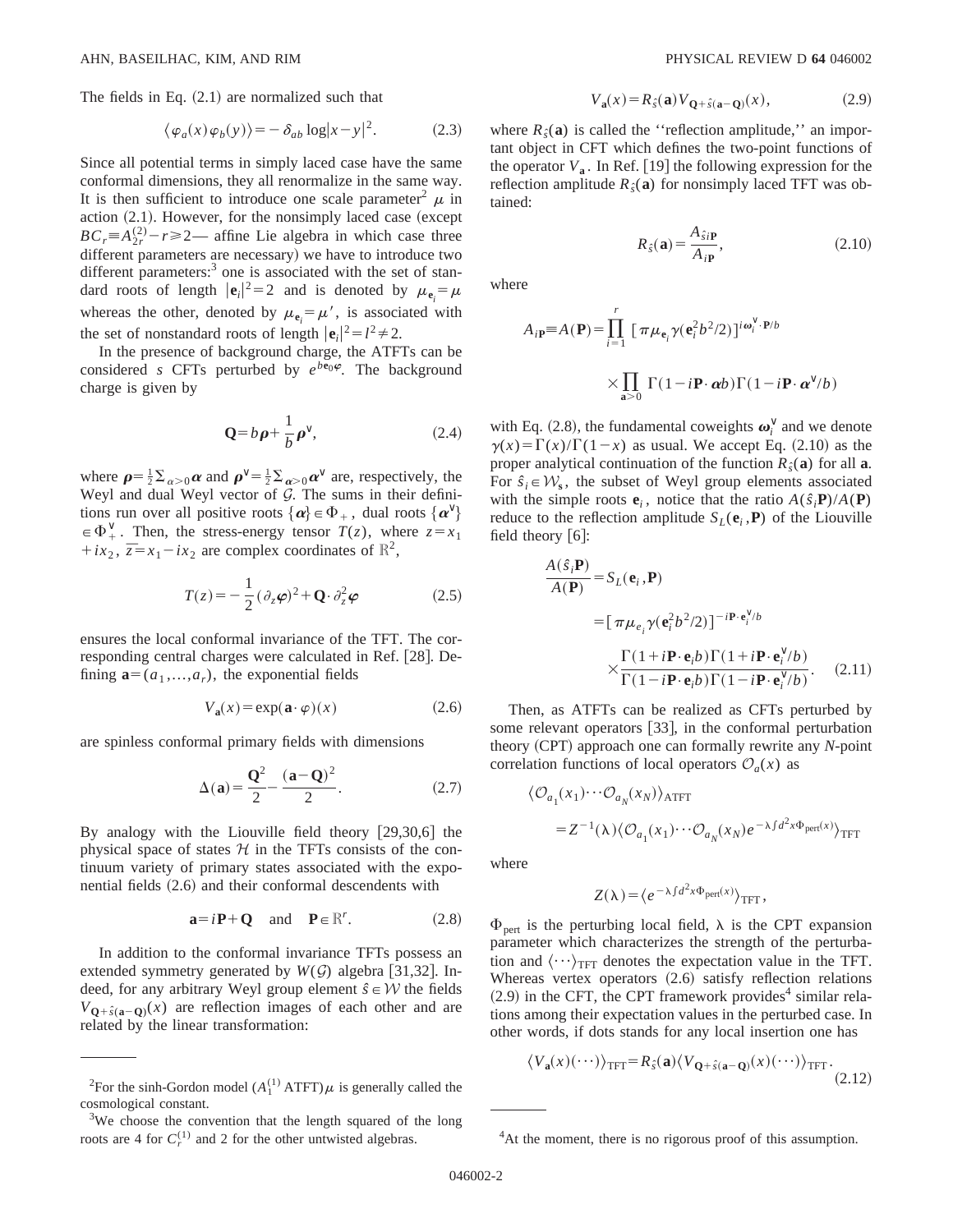Then, if we define the one-point function  $G(\mathbf{a})$  as the VEV of the vertex operator  $V_a(x)$  for nonsimply laced ATFT by

$$
G(\mathbf{a}) = \langle \exp(\mathbf{a} \cdot \boldsymbol{\varphi})(x) \rangle_{\text{TFT}}.
$$
 (2.13)

one can formally rewrite this expression<sup>5</sup> as

$$
\langle e^{\mathbf{a}\cdot\varphi}(x)\rangle_{\text{ATT}} = Z^{-1}(\lambda) \sum_{n=0}^{\infty} \frac{(-\lambda)^n}{n!} \int \prod_{j=1}^n d^2 y_j \langle e^{\mathbf{a}\cdot\varphi}(x) \times e^{b\mathbf{e}_0\cdot\varphi}(y_1) \cdots e^{b\mathbf{e}_0\cdot\varphi}(y_n) \rangle_{\text{TFT}}.
$$
 (2.14)

Indeed, using Eq.  $(2.12)$  one expects that similar relations hold for  $G(\mathbf{a})$ . If this VEV satisfies the system of functional equations associated with  $W<sub>s</sub>$  then it also automatically satisfies more complicated reflection relations. Furthermore, as was shown in previous works  $[14,15]$ , ATFTs can be understood as different perturbation of TFTs. The simplest case (beyond the sinh-Gordon model) is the Bullough-Dodd model which can be understood alternatively  $[7]$  as a perturbed Liouville CFT with coupling constant *b* or a perturbed Liouville CFT with coupling constant  $-b/2$ . Here one can proceed similarly. We denote  $\Phi_s(\mathcal{G})$  as the set of simple roots of the finite Lie algebra  $G$ ,  $\eta$  the extra root associated with the perturbation and  $\{\epsilon_i\}$  an orthogonal basis ( $\epsilon_i \cdot \epsilon_j$  $= \delta_{ij}$ ) in R<sup>r</sup>. Each one of the ATFT Lagrangian representation, denoted  $\mathcal{L}_b[\Phi_s(\mathcal{G})]$ , associated with  $\Phi_s(\mathcal{G})$  and the coupling constant *b* can be rewritten in two different ways:

$$
\mathcal{L}_{b}[\Phi_{s}(B_{r}^{(1)})] \equiv \mathcal{L}_{b}[\Phi_{s}(B_{r}) \oplus \boldsymbol{\eta} \equiv \mathbf{e}_{0} = -(\epsilon_{1} + \epsilon_{2})],
$$
\n
$$
\equiv \mathcal{L}_{-b}[\Phi_{s}(D_{r}) \oplus \boldsymbol{\eta} \equiv -\epsilon_{r}];
$$
\n
$$
\mathcal{L}_{b}[\Phi_{s}(C_{r}^{(1)})] \equiv \mathcal{L}_{b}[\Phi_{s}(C_{r}) \oplus \boldsymbol{\eta} \equiv \mathbf{e}_{0} = -2 \epsilon_{1}],
$$
\n
$$
\equiv \mathcal{L}_{-b}[\bar{\Phi}_{s}(C_{r}) \oplus \boldsymbol{\eta} \equiv -2 \epsilon_{r}];
$$
\n
$$
\mathcal{L}_{b}[\Phi_{s}(F_{4}^{(1)})] \equiv \mathcal{L}_{b}[\Phi_{s}(F_{4}) \oplus \boldsymbol{\eta} \equiv \mathbf{e}_{0} = -\epsilon_{1} - \epsilon_{2}],
$$
\n
$$
\equiv \mathcal{L}_{-b}[\bar{\Phi}_{s}(B_{4}) \oplus \boldsymbol{\eta} \equiv -\frac{1}{2}(\epsilon_{1} - \epsilon_{2} - \epsilon_{3} - \epsilon_{4})];
$$
\n
$$
\mathcal{L}_{b}[\Phi_{s}(G_{2}^{(1)})] \equiv \mathcal{L}_{b}[\Phi_{s}(G_{2}) \oplus \boldsymbol{\eta} \equiv \mathbf{e}_{0} = -\sqrt{2}\epsilon_{1}],
$$

 $\equiv \mathcal{L}_{-b}[\bar{\Phi}'_s(A_2) \oplus \eta \equiv -\sqrt{2/3}\epsilon_2],$ 

where the different sets of simple roots are reported in Appendix B. Using Eq.  $(2.12)$  implies that the VEV  $(2.13)$  must satisfy *simultaneously* two irreducible systems of functional equations corresponding to two different sets  $W<sub>s</sub>$ . It results that  $G(a)$  obeys the functional equations

$$
G(\tau \mathbf{a}) = S_L(\mathbf{e}_j, \mathbf{P}) G\{\tau [\mathbf{Q} + \hat{s}_j(\mathbf{a} - \mathbf{Q})]\} \text{ for all } \hat{s}_j \in \mathcal{W}_\mathbf{s},
$$
\n(2.15)

where

$$
B_r^{(1)}: (\tau)_{ij} = \delta_{ij} \text{ for } \mathcal{G} \equiv B_r \text{ and } (\tau)_{ij} = -\delta_{ir+1-j} \text{ for } \mathcal{G} \equiv D_r;
$$
  

$$
C_r^{(1)}: (\tau)_{ij} = \delta_{ij} \text{ and } (\tau)_{ij} = -\delta_{ir+1-j} \text{ for } \mathcal{G} \equiv C_r;
$$
  

$$
F_4^{(1)}: (\tau)_{ij} = \delta_{ij} \text{ for } \mathcal{G} \equiv F_4 \text{ and } (\tau)_{ij} = \delta_{ij}(\delta_{2j} + \delta_{3j} + \delta_{4j} - \delta_{1j}) \text{ for } \mathcal{G} \equiv B_4;
$$
  

$$
G_2^{(1)}: (\tau)_{ij} = \delta_{ij} \text{ for } \mathcal{G} \equiv G_2 \text{ and } (\tau)_{ij} = -\delta_{i\,3-j} \text{ for } \mathcal{G} \equiv A_2,
$$

with coupling constant *b*. Notice that by simply looking at the Dynkin diagram symmetry of  $B_r^{(1)}$  and  $C_r^{(1)}$  (see Fig. 1) one can also differently deduce

 ${}^{5}$ In fact, the integrals in Eq. (2.14) are highly infrared divergent. By analogy with the situation appearing in the perturbed Liouville QFT [7], one can get around this infrared problem by considering a 2D world sheet  $\Sigma<sub>g</sub>$  topologically equivalent to a sphere equipped by a background metric  $g_{\nu\sigma}(x) = \rho(x)\delta_{\nu\sigma}$ . Then the terms  $\rho(y_k)$  which appear in the integrals analogous to those in Eq. (2.14) provide an efficient infrared cutoff. We report the reader to Ref.  $[7]$  for details.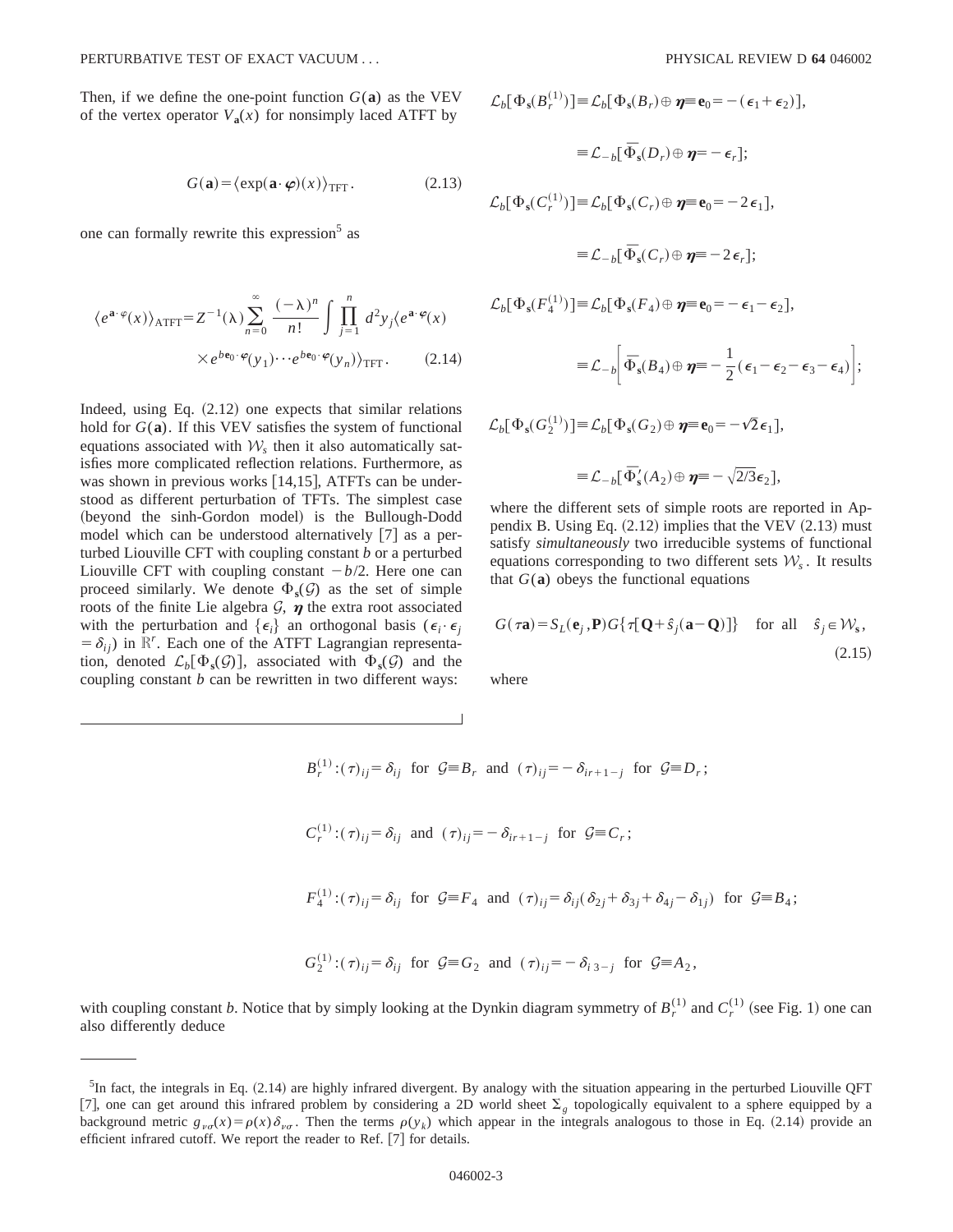$$
G(a_1, a_2,..., a_{r-1}, a_r) = G(-a_1, a_2,..., a_{r-1}, a_r) \text{ for } B_r^{(1)};
$$
  

$$
G(a_1, a_2,..., a_{r-1}, a_r) = G(-a_r, -a_{r-1},..., -a_2, -a_1) \text{ for } C_r^{(1)}.
$$
 (2.16)

The reflection relations  $(2.15)$  (or, equivalently the relations  $(2.16)$  for  $B_r^{(1)}$  and  $C_r^{(1)}$  constituted the starting point in deriving the expectation values  $G(\mathbf{a})$ . Following previous works, we also assumed that  $G(a)$  is a meromorphic function of **a**.

Furthermore, for real coupling constant *b*, the spectrum for any dual pair of nonsimply laced ATFT consists of *r* particles with the masses  $M_a$  ( $a=1,...,r$ ) expressed in terms of the mass parameter  $\bar{m}$ . These spectra are reported in Appendix A. The exact relation between the parameters of the action  $\mu$  and  $\mu'$  and the masses associated with the spectrum of the physical particles was obtained in Ref.  $[19]$  using the Bethe ansatz method (see, for example, Refs. [34,35]). We report the reader to  $[19]$  for details. By replacing these mass- $\mu$  relations in the "minimal" solution<sup>6</sup> of the functional equations  $(2.15)$ , the following exact expression for the VEVs  $(2.13)$  was proposed [19]:

$$
G(\mathbf{a}) = \left[\bar{m}k(\mathcal{G})\kappa(\mathcal{G})\right]^{-\mathbf{a}^2} \left[\frac{\mu\gamma(1+b^2)}{\mu'\gamma(1+b^2t^2/2)}\right]^{\mathbf{d}\cdot\mathbf{a}(1-B)/Hb}
$$

$$
\times \left[\frac{\left(-\pi\mu\gamma(1+b^2)\right)^{t^2/2}}{-\pi\mu'\gamma(1+b^2t^2/2)}\right]^{\mathbf{d}\cdot\mathbf{a}B/Hb}
$$

$$
\times \exp\int_0^\infty \frac{dt}{t} \left[\mathbf{a}^2 e^{-2t} - \mathcal{F}(\mathbf{a},t)\right]. \tag{2.17}
$$

with

$$
\mathcal{F}(\mathbf{a},t) = \sum_{\alpha > 0} \left[ \frac{\sinh(a_{\alpha}bt)\sinh\left\{\left[a_{\alpha}b - 2Q_{\alpha}b + H(1+b^2)\right]t\right\}\sinh\left(\frac{b^2|\alpha|^2}{2} + 1\right)t\right\}}{\sinh(t)\sinh\left(\frac{b^2|\alpha|^2}{2}t\right)\sinh\left[H(1+b^2)t\right]}
$$

where we denote  $a_{\alpha} = \mathbf{a} \cdot \alpha$  and

$$
\mathbf{d} = \frac{\boldsymbol{\rho}^{\vee} h^{\vee} - \boldsymbol{\rho} h}{1 - l^2/2}.
$$

The expressions  $k(G)$  and  $\kappa(G)$  can be found in Ref. [19]. Here, it is convenient to introduce the ''deformed'' Coxeter number  $[24,25]$ 

$$
H = h(1 - B) + h^{\vee}B \quad \text{with} \quad B = \frac{b^2}{1 + b^2}, \tag{2.18}
$$

where  $h(h^{\vee})$  is the Coxeter (dual Coxeter) number of  $\mathcal{G}(\mathcal{G}^{\vee})$ . The integral in Eq.  $(2.17)$  is convergent if

$$
\boldsymbol{\alpha} \cdot \mathbf{Q} - H(b+1/b) < \text{Re}(\boldsymbol{\alpha} \cdot \mathbf{a}) < \boldsymbol{\alpha} \cdot \mathbf{Q} \quad \text{for all} \quad \boldsymbol{\alpha} \in \Phi \tag{2.19}
$$

and is defined through analytic continuation outside this domain. The particular case of Eq.  $(2.17)$  corresponds to the simply laced one for which the result is in perfect agreement with Ref.  $[12]$ .

Similarly, it is straightforward to obtain the VEVs of an ATFT based on a twisted affine Lie algebra  $\hat{G}^{\vee}$ . The reflection amplitudes corresponding to the TFT, i.e., the conformal part were easily obtained from Eq.  $(2.10)$  by using the duality relation for the parameters  $\mu_{\mathbf{e}_i}$  and  $\mu_{\mathbf{e}_i}^{\vee}$  associated with the dual pairs of ATFTs [19]:

$$
\pi \mu_{\mathbf{e}_i} \gamma \left( \frac{b^2 \mathbf{e}_i^2}{2} \right) = \left[ \pi \mu_{\mathbf{e}_i}^{\vee} \gamma \left( \frac{\mathbf{e}_i^{\vee^2}}{2b^2} \right) \right]^{b^2 \mathbf{e}_i^2/2}
$$
 (2.20)

and the change  $b \rightarrow 1/b$ . Each one of the Lagrangian associ-ated with  $\hat{G}^{\vee}$  can be written in two different ways. In any case, the resulting system of functional equations which has to be satisfied by the VEV is nothing else than the dual of Eq.  $(2.15)$ . To express the corresponding solution in terms of the mass of the physical particles, the mass- $\mu$  relations in the twisted case  $[19]$  are used. Finally, the result for the VEV *G*(**a**) for all twisted affine Lie algebras is obtained from Eq.  $(2.17)$  with the change  $b \rightarrow 1/b$ .

 $6$ Notice that the prefactor which was given in Ref. [19] was presented in a slightly different, but equivalent, form.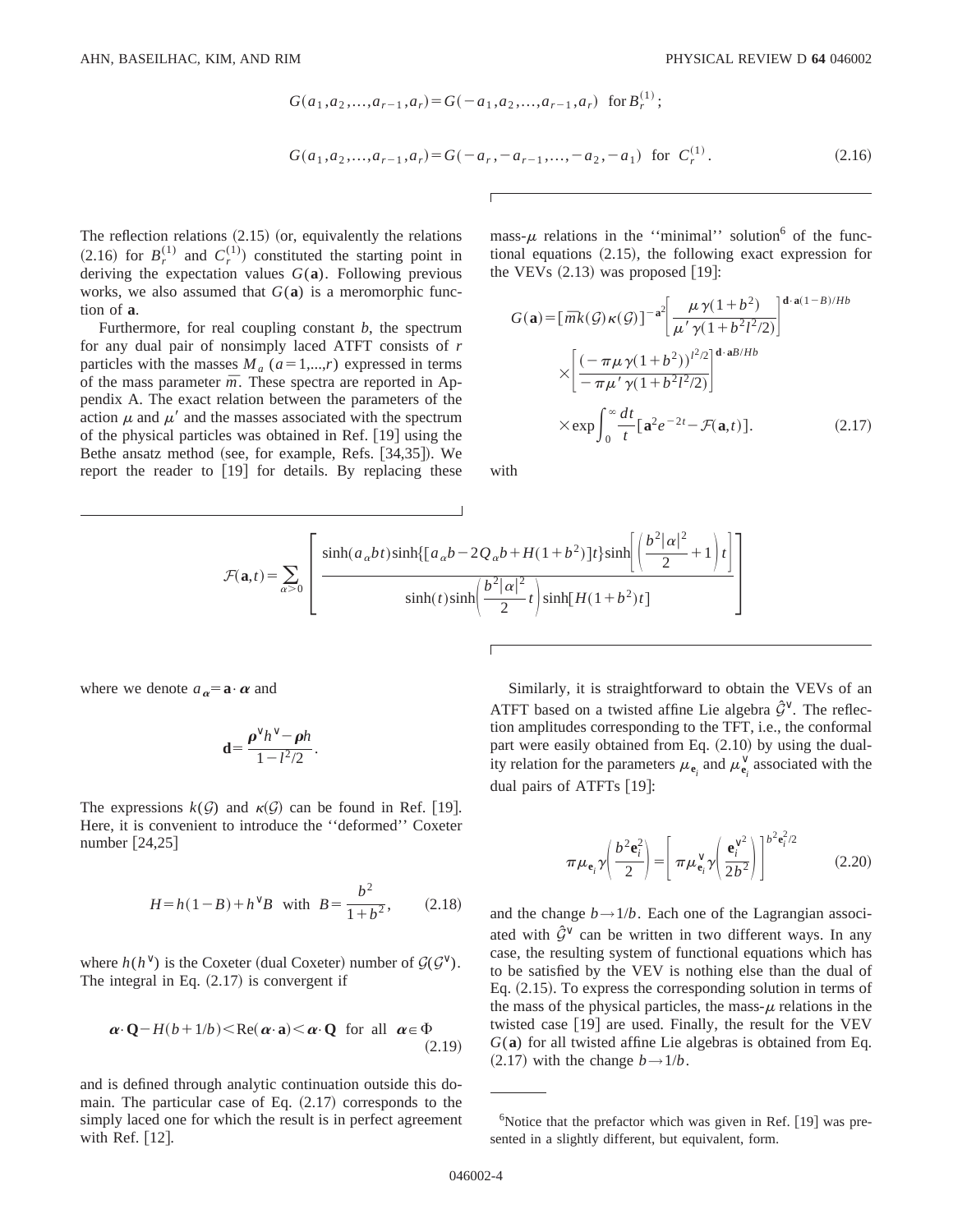It is similarly straightforward to study the  $BC_r \equiv A_{2r}^{(2)}$ (self-dual) remaining case which was considered in Ref. [36]. Notice that the expectation values  $(2.17)$  can be used to derive the bulk free energy of the ATFT:

$$
f_{\hat{G}} = -\lim_{V \to \infty} \frac{1}{V} \ln Z, \tag{2.21}
$$

where *V* is the volume of the 2D space and *Z* is the singular part of the partition function associated with action  $(2.1)$ . For specific values  $\mathbf{a} \in b\{\mathbf{e}_i\}$ , with  $\{\mathbf{e}_i\} \in \Phi_s$  ( $i=1,\dots,r$ ) or  $\mathbf{e}_0$ , the integral in Eq.  $(2.17)$  can be evaluated explicitly. Using the exact mass- $\mu$  relations and the obvious relations

$$
\partial_{\mu} f(\mu) = \sum_{\{i\}} \langle e^{b \mathbf{e}_i \cdot \boldsymbol{\varphi}} \rangle \quad \text{or} \quad \partial_{\mu'} f(\mu') = \sum_{\{i'\}} \langle e^{b \mathbf{e}_{i'} \cdot \boldsymbol{\varphi}} \rangle,
$$
\n(2.22)

where  $\{i\}$  and  $\{i'\}$  denote, respectively, the whole set of long and short roots, the following bulk free energy was obtained  $\lfloor 19 \rfloor$ :

$$
f_{\hat{G}} = \frac{\overline{m}^2 \sin(\pi/H)}{8 \sin(\pi B/H) \sin[\pi(1-B)/H]},
$$
  

$$
\hat{G} = B_r^{(1)} \text{ and } C_r^{(1)},
$$
  

$$
f_{\hat{G}} = \frac{\overline{m}^2 \cos[\pi(1/3 - 1/H)]}{16 \cos(\pi/6) \sin(\pi B/H) \sin[\pi(1-B)/H]},
$$
  

$$
\hat{G} = G_2^{(1)} \text{ and } F_4^{(1)}
$$

and similarly with the change  $B \rightarrow (1-B)$  for  $(B_r^{(1)})^{\vee}$ ,  $(C_r^{(1)})^\vee$ ,  $(G_2^{(1)})^\vee$ , and  $(F_4^{(1)})^\vee$ . In particular, these results were in perfect agreement with the values obtained using the Bethe ansatz approach  $[19]$ .

## **III. PERTURBATIVE CHECKS**

To support the result  $(2.17)$  of Ref.  $[19]$  beyond the nonperturbative check (provided by the bulk free energy calculation), we present here a perturbative check. We expand the vacuum expectation value  $(2.17)$  in power series in *b* and compare each coefficient with the one obtained from standard Feynman perturbation theory associated with Eq.  $(2.1)$ . In the first part of this section, we consider the VEV of the field  $\langle \varphi \rangle$  which is given by

$$
\langle \varphi \rangle = \frac{\delta}{\delta \mathbf{a}} G(\mathbf{a}) \Big|_{\mathbf{a} = 0} . \tag{3.1}
$$

Since the result renders the same conclusion for all ATFTs, we choose  $D_r^{(1)}$  series as illustrative examples and omit the details for other simply laced cases  $(A_r^{(1)}$  case is trivial as seen shortly). It also provides a useful step to the calculation of  $B_r^{(1)}$  series which is obtained from  $D_r^{(1)}$  through folding procedure. Finally we present the result of an exceptional algebra  $G_2^{(1)}$ .

In a second part, as an additional check we also consider the ''fully connected'' composite operator expectation value of  $\langle \boldsymbol{\varphi}^a \boldsymbol{\varphi}^b \rangle$  defined by

$$
\langle \langle \varphi^a \varphi^b \rangle \rangle \equiv \langle \varphi^a \varphi^b \rangle - \langle \varphi^a \rangle \langle \varphi^b \rangle = \frac{1}{2} \left. \frac{\delta^2 \ln G(\mathbf{a})}{d\mathbf{a}^a \delta \mathbf{a}^b} \right|_{\mathbf{a} = 0} .
$$
\n(3.2)

Since these quantities are quite complicated to calculate perturbatively, we will content ourselves with considering only some simple combinations of them up to two loops for  $B_3^{(1)}$ ,  $C_2^{(1)}$ , and  $G_2^{(1)}$  cases.

#### **A. Perturbative checks of**  $\langle \varphi \rangle$

Using Eqs.  $(2.17)$  and  $(3.1)$  one finds the result

$$
\langle \varphi \rangle = \frac{\mathbf{d}}{Hb} \ln \left[ \frac{\mu \gamma (1+b^2)}{\mu' \gamma (1+b^2 l^2/2)} \right] + B \frac{\mathbf{d}}{Hb} (l^2/2 - 1) \ln [-\pi \mu \gamma (1+b^2)]
$$
  
+ 
$$
b \int_0^\infty dt \sum_{\alpha > 0} \left[ \alpha \frac{\sinh \{ [2\alpha \cdot \mathbf{Q}b - H(1+b^2)]t \} \sinh \left( \frac{b^2 |\alpha|^2}{2} + 1 \right) t \right]}{\sinh(t) \sinh[H(1+b^2)t] \sinh \left( \frac{b^2 |\alpha|^2}{2} t \right)} \right].
$$
 (3.3)

To proceed further,<sup>7</sup> we expand  $\langle \varphi \rangle$  order by order in *b* and write the result as

$$
\langle \varphi \rangle = \frac{1}{b} \mathcal{K} + b \mathcal{L} + \mathcal{O}(b^2). \tag{3.4}
$$

<sup>7</sup>However, notice that  $\langle \varphi \rangle = 0$  identically for  $A_r^{(1)}$  series since  $\mu' = \mu$ ,  $l^2 = 2$  and  $\Sigma_{\alpha > 0} \alpha \sinh[(2\alpha \cdot \mathbf{Q} - hQ)bt] = 0$  [37,12].

For the simply laced case, this expression is drastically simplified:

$$
\mathcal{K} = -\sum_{\mathbf{a} > 0} \alpha \ln \gamma \left( \frac{\alpha \cdot \boldsymbol{\rho}}{h} \right);
$$
  

$$
\mathcal{L} = -\int_0^\infty dt \frac{\coth(t)}{\sinh(ht)} \left\{ \sum_{\alpha > 0} \alpha \sinh[(h - 2\alpha \cdot \boldsymbol{\rho})t] \right\}.
$$
 (3.5)

 $\overline{1}$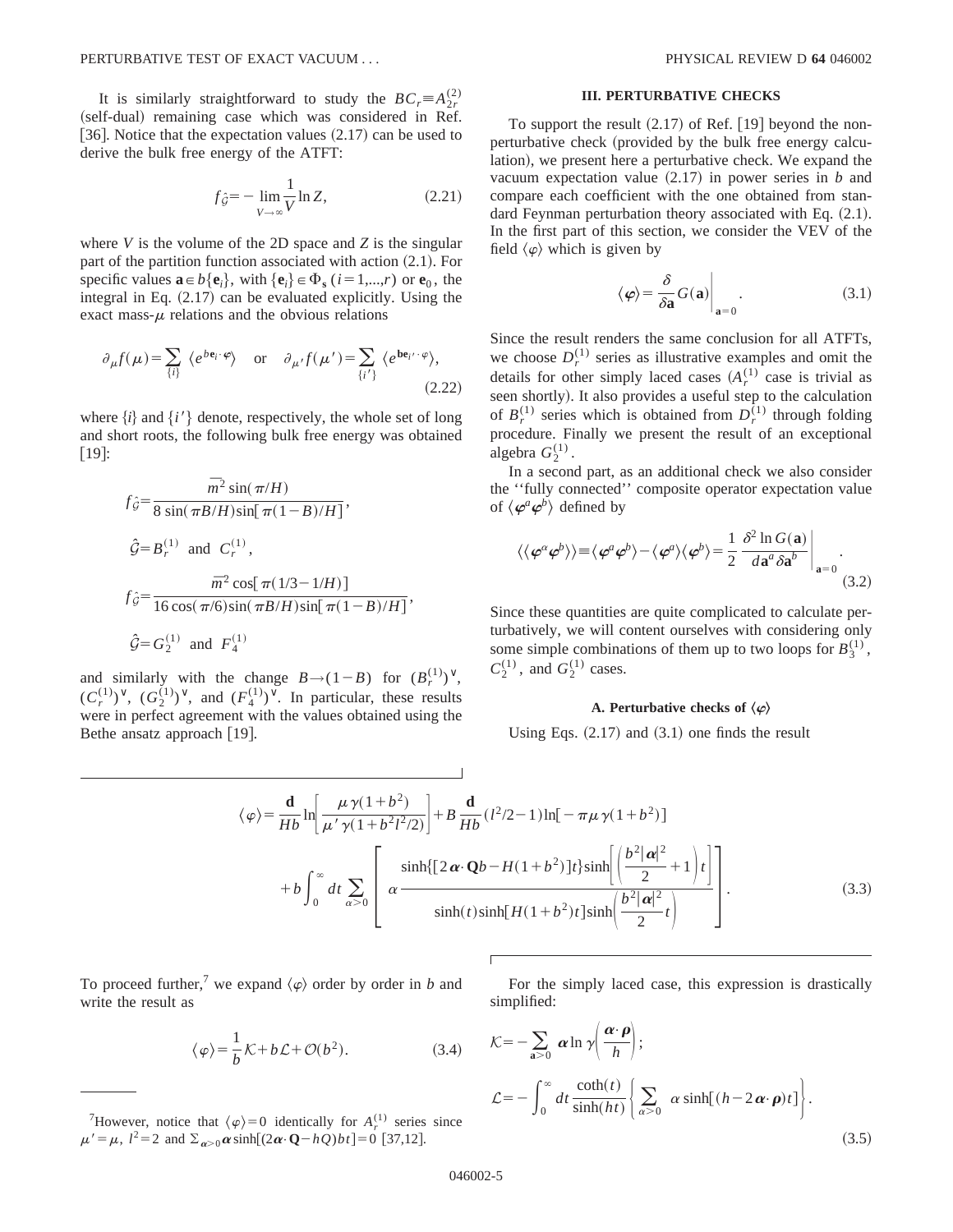

FIG. 1. Automorphisms associated with the Dynkin diagram  $B_r^{(1)}$  and  $C_r^{(1)}$  corresponding to Eq. (2.16).

Let us introduce the component notation  $\mathcal{K}_i = \mathbf{e}_i \cdot \mathcal{K}$  and  $\mathcal{L}_i$  $=$ **e**<sub>*i*</sub>• $\mathcal{L}$ .

For the  $D_r^{(1)}$  series, the nonperturbative results are given as

$$
\mathcal{K}_1 = \mathcal{K}_{r-1} = \mathcal{K}_r = -\left(1 - \frac{4}{h}\right) \ln 2; \tag{3.6}
$$

$$
\mathcal{L}_1 = \mathcal{L}_{r-1} = \mathcal{L}_r = \frac{1}{2h} \left[ \xi \left( \frac{1}{h} \right) + \xi \left( \frac{2}{h} \right) - \xi \left( \frac{1}{2} + \frac{1}{h} \right) - \xi \left( \frac{1}{2} \right) \right],
$$

where  $h=2r-2$  and for  $k=2,3,...,r-2$  we have

$$
\mathcal{K}_k = \ln 2 - \left(1 - \frac{4}{h}\right) \ln 2; \tag{3.7}
$$

$$
\mathcal{L}_k = \frac{1}{2h} \bigg[ -\xi \bigg( \frac{1}{2} + \frac{k}{h} \bigg) - \xi \bigg( \frac{1}{2} + \frac{k-1}{h} \bigg) - \xi \bigg( \frac{k}{h} \bigg) - \xi \bigg( \frac{k-1}{h} \bigg) + \xi \bigg( \frac{2k-2}{h} \bigg) + 2 \xi \bigg( \frac{2k-1}{h} \bigg) + \xi \bigg( \frac{2k}{h} \bigg) \bigg],
$$

where we define  $\xi(x) = \Psi(x) + \Psi(1-x)$  in terms of the digamma function  $\Psi(x) = d \ln \Gamma(x)/dx$ .

Perturbative analysis of the action  $(2.1)$  begins with shifting  $\varphi \rightarrow \varphi_{cl} + \varphi$  such that  $\varphi_{cl}$  satisfies the minimum of the ATFT potential. This classical solution reproduces exactly the leading term in Eq.  $(3.4)$ :

This identity provides the amusing relations among the  $\gamma(x)$ functions, when  $x$  is related to Lie algebra quantity, which is observed for general case in Refs.  $[12,19]$ 

 $\varphi_{cl} \cdot \mathbf{e}_i = \mathcal{K}_i$  . (3.8)

One-loop perturbative calculation is conveniently done using the classical mass eigenstate representation [25].  $D_r^{(1)}$ series representation is given by

$$
\mathbf{e}_{1} = (-l_{1}^{1}, -l_{1}^{2}, \dots, -l_{1}^{r-2}, 1, 0),
$$
\n
$$
\mathbf{e}_{k} = (l_{k-1}^{1} - l_{k}^{1}, l_{k-1}^{2} - l_{k}^{2}, \dots, l_{k-1}^{r-2} - l_{k}^{r-2}, 0, 0)
$$
\n(3.9)

for

$$
k = 2,...,r-2,
$$
  
\n
$$
\mathbf{e}_{r-1} = (l_{r-2}^1, l_{r-2}^2, ..., l_{r-2}^{r-2}, 0, -1),
$$
  
\n
$$
\mathbf{e}_r = (l_{r-2}^1, l_{r-2}^2, ..., l_{r-2}^{r-2}, 0, 1)
$$

where  $l_k^a = (2/\sqrt{h})\sin(2ak\pi/h)$ .

The next-to leading order term, i.e., the field expectation value to the one-loop order  $\langle \varphi \rangle_b$  is given by tadpole diagrams which in general needs to be appropriately regularized. The perturbative result is, however, finite for the mass eigenstate representation, and does not depend on the regularization scheme for  $D_r^{(1)}$  series (and in general for simply laced cases).

To distinguish from the component notation,  $\varphi_i$ , which is obtained from the proposed VEV, the perturbative mass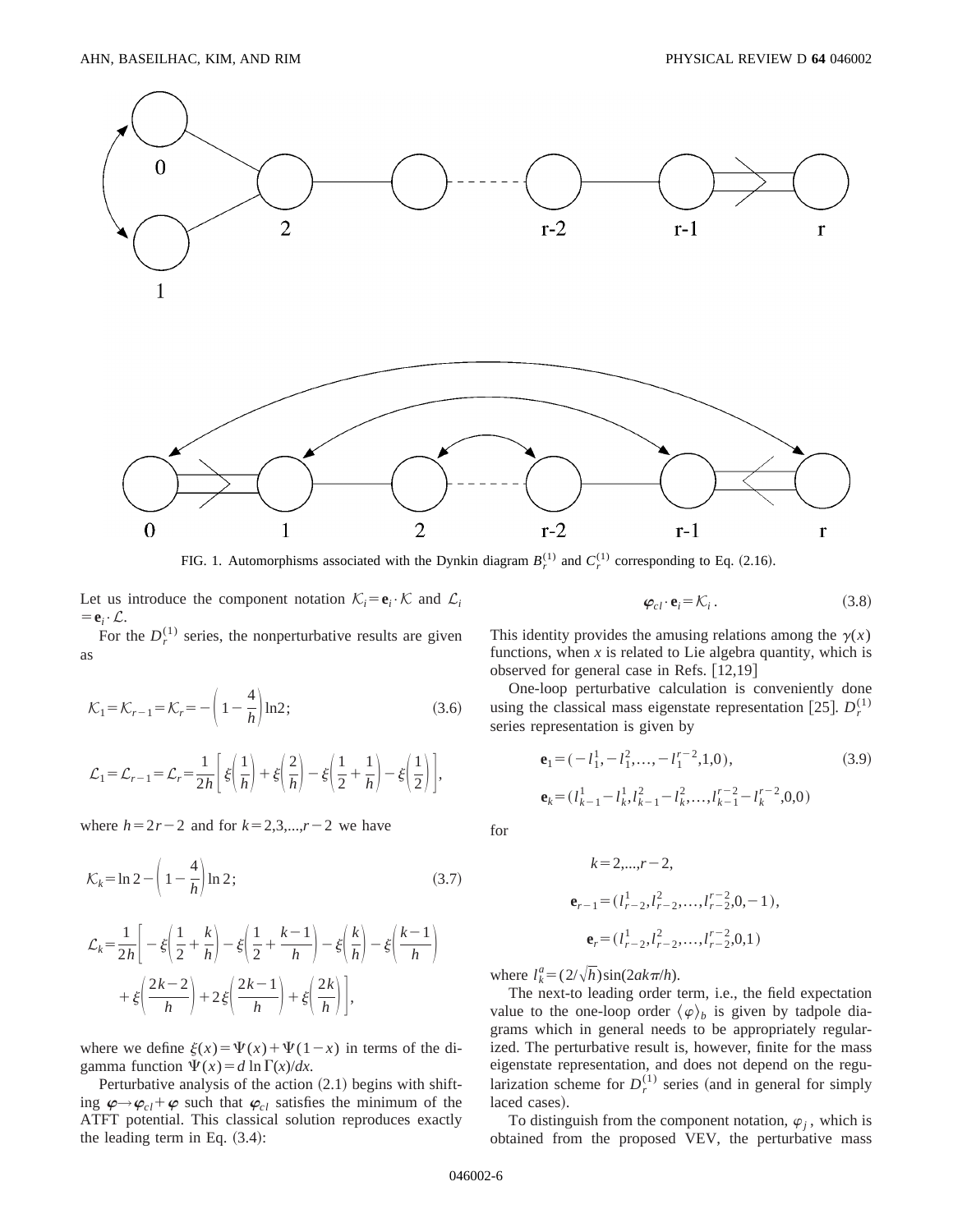eigenstate component is denoted as  $\Phi^c$ . If the values are correct, then the relation between these two quantities should be  $\varphi_j = \sum_c \Phi^c \mathbf{e}_j^c$  where  $\mathbf{e}_j^c$  is the *c*th component of the mass eigenstate representation **e***<sup>j</sup>* .

$$
\Phi^c
$$
 vanishes when  $c = r - 1$ , r and  $c = \text{odd} \leq r - 2$ ,

$$
\langle \Phi^c \rangle_b = 0 \tag{3.10}
$$

and otherwise

 $\overline{1}$ 

$$
\langle \Phi^c \rangle_b = \frac{1}{2} \left[ \bigotimes_{\substack{c \\ c}} \frac{e}{\sqrt{\lambda}} + \bigotimes_{\substack{c \\ c}} \frac{h-c}{2} + \bigotimes_{\substack{c \\ c}} \frac{r}{\lambda} + \bigotimes_{\substack{c \\ c \\ c}} \frac{r-1}{\lambda} \right]
$$

$$
= -\frac{b}{\sqrt{h}Z_c} \left( Z_{\frac{c}{2}}^2 \ln(4Z_{\frac{c}{2}}^2) - Z_{\frac{h-c}{2}}^2 \ln(4Z_{\frac{h-c}{2}}^2) \right), \tag{3.11}
$$

where  $Z_a = \sin(a\pi/h)$ . The divergent terms cancel each other and the total contribution remains finite.

With the help of various relations of the digamma function and trigonometric function one can prove that  $\mathcal{L}$ 's in Eqs.  $(3.6)$  and  $(3.7)$  coincide with the ones in Eq.  $(3.11)$ . Considering this as a nontrivial check, one can view this as a useful identity between digamma functions and trigonometric functions

$$
b\mathcal{L}_i = \sum_{c=\text{even}}^{r-2} \langle \Phi^c \rangle_b \mathbf{e}_i^c. \tag{3.12}
$$

For example, we have for  $i=1$ ,

$$
\begin{split} \xi\left(\frac{1}{h}\right) + \xi\left(\frac{2}{h}\right) - \xi\left(\frac{1}{2} + \frac{1}{h}\right) - \xi\left(\frac{1}{2}\right) \\ &= \sum_{c = \text{even}}^{r-2} 8\cos\left(\frac{c\pi}{h}\right) \left\{ \sin^2\left(\frac{c\pi}{2h}\right) \ln\left[4\sin^2\left(\frac{c\pi}{2h}\right)\right] - \cos^2\left(\frac{c\pi}{2h}\right) \ln\left[4\cos^2\left(\frac{c\pi}{2h}\right)\right] \right\}. \end{split} \tag{3.13}
$$

For the nonsimply laced case, the situation becomes more involved. By expanding Eq.  $(3.3)$ , one finds the following coefficients:

$$
\mathcal{K} = \frac{\mathbf{d}}{h} \ln \left( \frac{2\mu}{l^2 \mu'} \right) - \sum_{\alpha > 0} \alpha^{\vee} \ln \gamma \left( \frac{\alpha \cdot \mathbf{\rho}^{\vee}}{h} \right),
$$
  
\n
$$
\mathcal{L} = \frac{\mathbf{d}}{h} \left\{ \left( \frac{l^2}{2} - 1 \right) \left[ 2 \gamma_E + \ln(\pi \mu b^2) \right] + (h - h^{\vee}) \ln \left( \frac{2\mu}{l^2 \mu'} \right) \right\}
$$
  
\n
$$
- \int_0^{\infty} dt \, \frac{1}{\sinh(ht)} \left\{ \coth(t) \sum_{\alpha > 0} \alpha \sinh[(h - 2 \alpha \cdot \mathbf{\rho}^{\vee})t] \right\}
$$
  
\n
$$
- \frac{2}{h} \sum_{\alpha > 0} \alpha^{\vee} \alpha \cdot (h \mathbf{\rho} - h^{\vee} \mathbf{\rho}^{\vee}) \cosh[(h - 2 \alpha \cdot \mathbf{\rho}^{\vee})t] \right\}
$$

where  $\gamma_E = 0.5772...$  is Euler's number.

The explicit value for  $B_r^{(1)}$  series takes the form

$$
\mathcal{K}_1 = \frac{2}{h} \ln \left( \frac{2\mu'}{\mu} \right) - \ln 2; \qquad (3.14)
$$

$$
\mathcal{K}_k = \frac{2}{h} \ln \left( \frac{2\mu'}{\mu} \right), \quad k = 2, 3, \dots, r - 1; \qquad \mathcal{K}_r = -\left( 1 - \frac{2}{h} \right) \ln \left( \frac{2\mu'}{\mu} \right) + \ln 2; \qquad (3.12)
$$

and

$$
\mathcal{L}_1 = \frac{1}{h} \mathcal{J} + \mathcal{T}_1 + \Delta \mathcal{I}_1; \tag{3.15}
$$
\n
$$
\mathcal{L}_r = \left(\frac{1}{h} - \frac{1}{2}\right) \mathcal{J} + \mathcal{I}_r + \Delta \mathcal{I}_r; \tag{3.16}
$$
\n
$$
\mathcal{K}_k = \frac{1}{h} \mathcal{J} + \mathcal{I}_k + \Delta \mathcal{I}_k, \quad k = 2, 3, \dots, r - 1,
$$

where

$$
\mathcal{J} = \left[ 2\gamma_E + \ln(\pi\mu b^2) + \frac{2}{h} \ln\left(\frac{\mu'}{2\mu}\right) \right]
$$
 (3.16)

and

$$
\mathcal{I}_1 = \frac{1}{2h} \left\{ \xi \left( \frac{1}{h} \right) + \xi \left( \frac{2}{h} \right) - \xi \left( \frac{1}{2} + \frac{1}{h} \right) - \xi \left( \frac{1}{2} \right) \right\};
$$
\n
$$
\mathcal{I}_r = \frac{1}{2h} \left\{ 2\xi \left( \frac{1}{h} \right) - \xi \left( \frac{2}{h} \right) - \xi \left( \frac{1}{2} \right) \right\};
$$
\n
$$
\mathcal{I}_k = \frac{1}{2h} \left\{ \xi \left( \frac{2k-2}{h} \right) + 2\xi \left( \frac{2k-1}{h} \right) + \xi \left( \frac{2k}{h} \right) - \xi \left( \frac{k}{h} \right) \right\}
$$
\n
$$
- \xi \left( \frac{k-1}{h} \right) - \xi \left( \frac{1}{2} + \frac{k-1}{h} \right) - \xi \left( \frac{1}{2} + \frac{k}{h} \right) \right\}. \tag{3.17}
$$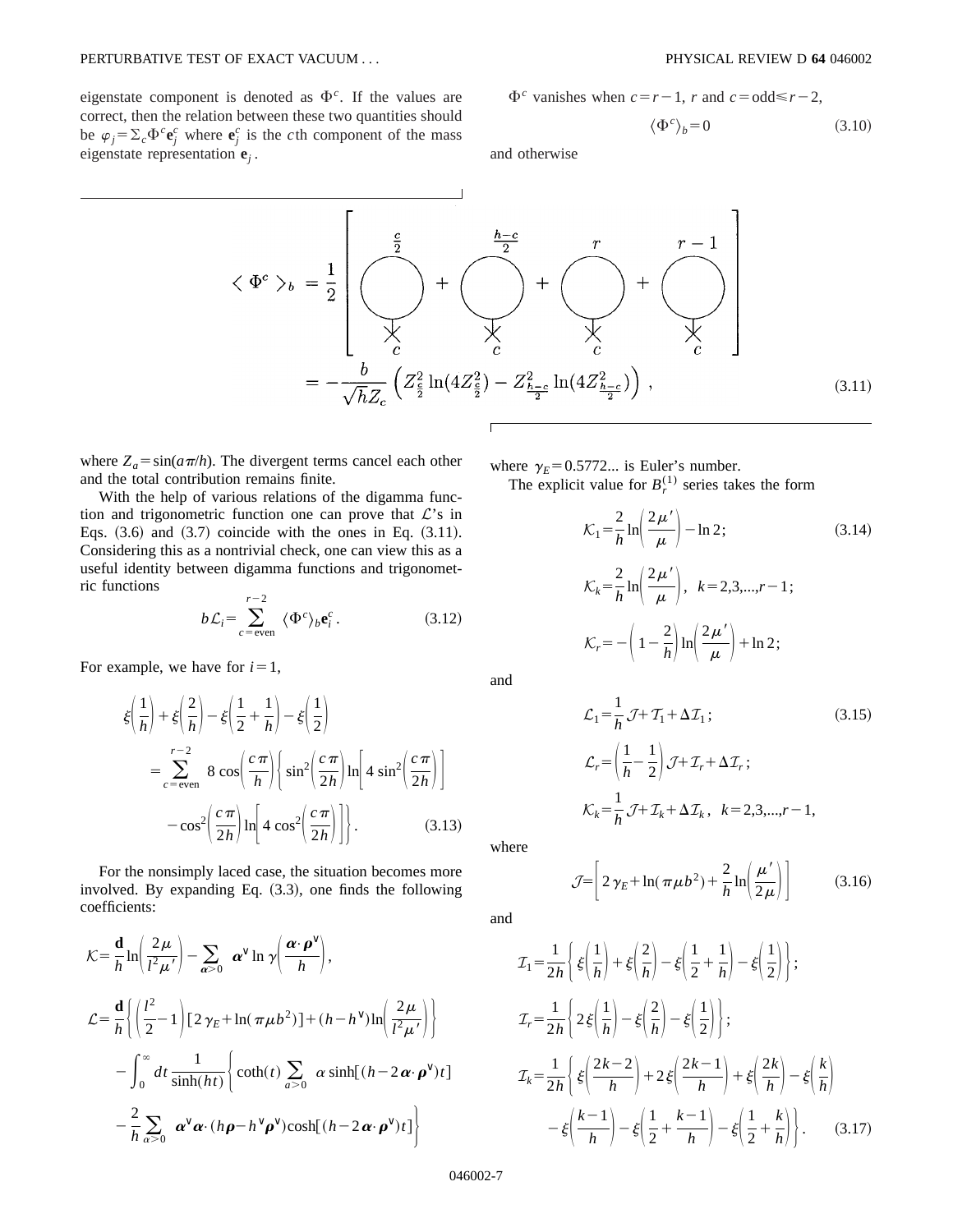Note that  $\mathcal{I}_k$ 's  $(k=1,...,r-1)$  are identical to  $\mathcal{L}_k$ 's in Eq.  $(3.7)$  for  $D_{r+1}^{(1)}$  series.  $\Delta T$ 's are given by

$$
\Delta \mathcal{I}_1 = \Delta \mathcal{I}_r = \frac{1}{2h^2} \left\{ -2\xi \left( \frac{1}{h} \right) + 4\xi \left( \frac{2}{h} \right) - 2\xi \left( \frac{1}{2} + \frac{1}{h} \right) \right\};
$$
\n
$$
\Delta \mathcal{I}_k = \frac{1}{2h^2} \left\{ (4 - 4k)\xi \left( \frac{2k - 2}{h} \right) + 4k\xi \left( \frac{2k}{h} \right) - 2k\xi \left( \frac{k}{h} \right) \right\}
$$
\n
$$
+ (2k - 2)\xi \left( \frac{k - 1}{h} \right) + (2k - 2)\xi \left( \frac{1}{2} + \frac{k - 1}{h} \right)
$$
\n
$$
- 2k\xi \left( \frac{1}{2} + \frac{k}{h} \right) \right\},
$$

and turn out to be identical to each other:

$$
\Delta \mathcal{I}_1 = \Delta \mathcal{I}_k = \Delta \mathcal{I}_r = \frac{4}{h^2} \ln 2. \tag{3.19}
$$

As noted for the simply laced case,  $K$  is identified with the classical value  $\varphi_{cl}$ . For  $B_r^{(1)}$  series

$$
b\mathbf{e}_i \cdot \boldsymbol{\varphi}_{cl} = \ln\left(\frac{\mu n_i}{\mu_{e_i}}\right) - \frac{1}{h} \sum_{j=0}^r n_j \ln\left(\frac{\mu n_j}{\mu_{e_i}}\right),\tag{3.20}
$$

which agrees with  $K$  in Eq.  $(3.14)$ .

Beyond the classical result, however, renormalization should be carefully incorporated unlike in the simply laced case. The classical mass eigenstate representation of  $B_r^{(1)}$  is obtained by folding the one of  $D_{r+1}^{(1)}$  (3.9),

$$
\mathbf{e}_1 = (-l_1^1, -l_1^2, \dots, -l_1^{r-1}, 1)
$$
  

$$
\mathbf{e}_k = (l_{k-1}^1 - l_k^1, l_{k-1}^2 - l_k^2, \dots, l_{k-1}^{r-1} - l_k^{r-1}, 0)
$$

for

$$
k = 2,...,r-1,
$$
  

$$
\mathbf{e}_r = (l_{r-1}^1, l_{r-1}^2, ..., l_{r-1}^{r-1}, 0)
$$
 (3.21)

from which we obtain the one-loop contribution  $\langle \varphi \rangle_b$ :

$$
\langle \Phi_r \rangle_b = 0;
$$

$$
\langle \Phi^c \rangle_b = \frac{b}{4\sqrt{h}Z_c^2} g_r Z_{2c} \text{ when } c = \text{odd} \le r - 1.0;
$$
  

$$
\langle \Phi^c \rangle_b = -\frac{b}{4\sqrt{h}Z_c^2} \{ 4Z_c (g_{c/2}Z_{c/2}^2 - g_{(h-c)/2}Z_{(h-c)/2}^2) + g_r Z_{2c} \}
$$
  
when  $c = \text{even} \le r - 1,$  (3.22)

where  $Z_a = \sin(a\pi/h)$  as is given in Eq. (3.11).  $g_a$  is the Euclidean integration of the tadpole diagram

$$
g_a \equiv \int \frac{d^2 k}{(2\pi)^2} \frac{1}{k^2 + m_a^2},
$$
 (3.23)

where  $m_a$  is the physical mass equivalent to  $M_a$  in Appendix A up to this order of  $b^2$ . Its explicit value is given by  $m_a$  $=2\bar{m}_0 \sin(\pi a/h)$  for  $a=1,2,...,r-1$  and  $m_r = \bar{m}_0$  with  $\bar{m}_0^2$  $=2^{2+2/h}(\pi\mu b^2)(\mu'/\mu)^{2/h}.$ 

Here, to evaluate the one-loop diagram we are using the normal ordering with respect to the free field theory. In this scheme  $g_a$  is given by

$$
g_a = \frac{1}{4\pi} \left[ \ln \left( \frac{m_a}{2} \right)^2 + 2\gamma_E \right] = \left[ \mathcal{J} + \ln \left( \frac{m_a}{m_0} \right)^2 + \frac{2}{h} \ln 2 \right].
$$
\n(3.24)

Then, using the identity

$$
\left(\sum_{c=\text{odd}}^{r-1} - \sum_{c=\text{even}}^{r-1} \right) \csc^2 \left(\frac{c\pi}{h}\right) \sin \left(\frac{2c\pi}{h}\right) \sin \left(\frac{2kc\pi}{h}\right) = \frac{k}{2h},
$$
\n
$$
k = 1, \dots, r-1, \tag{3.25}
$$

we find that the  $J$  parts of Eq. (3.22) agree exactly with those of Eq.  $(3.15)$ , i.e.,

$$
b\mathcal{L}_i|_{\mathcal{J}\text{-part}} = \sum_c \mathbf{e}_i^c \langle \Phi^c \rangle_b|_{\mathcal{J}\text{-part}}.
$$

Furthermore, since the term  $\ln(m_a/\bar{m}_0)^2$  in Eq. (3.24) reproduces  $\mathcal{I}_k$ 's which are the same as  $\mathcal{L}_k$ 's in Eq. (3.7) of the  $D_{r+1}^{(1)}$  series for  $k=1,...,r-1$ , the agreement (3.12) in the  $D_r^{(1)}$  case immediately implies

$$
b\mathcal{L}_i|_{\mathcal{I}.\text{part}} = \sum_c \mathbf{e}_i^c \langle \Phi^c \rangle_b|_{\mathcal{I}.\text{part}}.
$$

Finally,  $\Delta \mathcal{I}_k$  terms come from the last term  $(2/h) \ln 2$  in Eq.  $(3.24)$ . This establishes the exact agreement between the perturbative and nonperturbative results for the  $B_r^{(1)}$  case.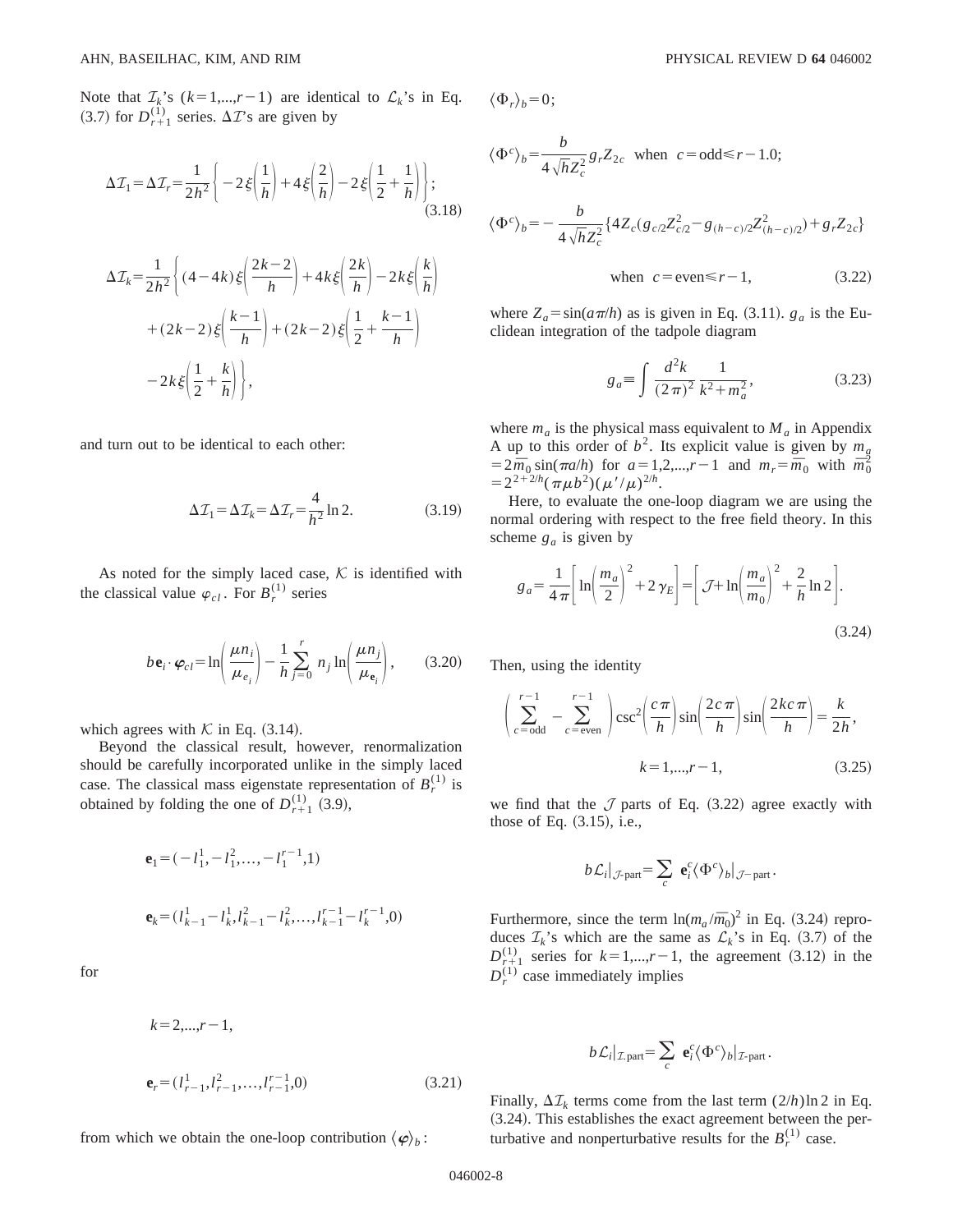For the exceptional algebra  $G_2^{(1)}$ , we have

$$
\mathcal{K}_1 = \frac{1}{2} \ln \left( \frac{\mu'}{3\mu} \right) + 2 \ln \gamma \left( \frac{1}{6} \right) - 4 \ln \gamma \left( \frac{1}{3} \right);
$$
\n
$$
\mathcal{K}_2 = -\frac{1}{2} \ln \left( \frac{\mu'}{3\mu} \right) - \ln \gamma \left( \frac{1}{6} \right) + 2 \ln \gamma \left( \frac{1}{3} \right);
$$
\n
$$
\mathcal{L}_1 = \frac{1}{6} \left\{ 4 \gamma_E + \ln \left[ \left( \pi \mu b^2 \right) \left( \frac{\pi \mu' b^2}{3} \right) \right] \right\} + \frac{1}{2} \ln 3 + \frac{2}{9} \ln 2;
$$
\n
$$
\mathcal{L}_2 = -\frac{1}{3} \left\{ 2 \gamma_E + \frac{1}{2} \ln \left[ \left( \pi \mu b^2 \right) \left( \frac{\pi \mu' b^2}{3} \right) \right] \right\} - \frac{2}{9} \ln 2 - \frac{1}{4} \ln 3.
$$
\n(3.26)

On the other hand, the corresponding one-loop diagram is given by

$$
\langle \Phi^1 \rangle_b = \frac{1}{2} \begin{bmatrix} 1 \\ 0 \\ 0 \\ 1 \end{bmatrix}
$$
 (3.27)

and

$$
\langle \Phi^2 \rangle_b = \frac{1}{2} \left[ \underbrace{\begin{pmatrix} 2 & 1 \\ 0 & 1 \end{pmatrix}}_{\text{y}} \right] \cdot \underbrace{\begin{pmatrix} 2 & 1 \\ 0 & 1 \end{pmatrix}}_{\text{(3.28)}}
$$

After explicit calculations as in the previous case, we find  $\langle \Phi^2 \rangle_b = b \mathcal{L}_2$  and  $\langle \Phi^1 \rangle_b = \frac{1}{2} \mathcal{L}_1 + \mathcal{L}_2$  which completes the perturbative check for  $G_2^{(1)}$ .

### **B. Perturbative checks of the composite operators**  $\langle \varphi_a \varphi_b \rangle$

From the expression  $(2.17)$  and using Eq.  $(3.2)$  we have the VEV of composite operator

$$
G^{ab} \equiv \langle \langle \varphi^a \varphi^b \rangle \rangle
$$
  
=  $-\delta^{ab} \sum_{i=1}^r \frac{n_i}{H(1+b^2)} \ln[-\pi \mu_{e_i} \gamma (1+b^2 e_i^2/2)]$   
+  $\int_0^\infty \frac{dt}{t} [\delta^{ab} e^{-2t} - \mathcal{F}^{ab}],$ 

where

$$
\mathcal{F}^{ab} = b^2 t^2 \sum_{\alpha > 0} \alpha^a \alpha^b
$$
  
 
$$
\times \frac{\sinh[(1 + b^2 \alpha^2 / 2)t] \cosh\{[(1 + b^2)H - 2b \alpha \cdot \mathbf{Q}]\}t\}}{\sinh(t) \sinh(b^2 \alpha^2 t / 2) \sinh[(1 + b^2)Ht]}.
$$
 (3.29)

These are in general rather complicated quantities to calculate perturbatively due to various divergences to be taken care of up to some finite part. For some combinations such as the relative value of the composite operator  $G^{aa} - G^{rr}(a)$  $=1,...,r-1$ ), however, the propagators are renormalized with an overall renormalization constant and therefore, most of the complications due to the renormalization scheme disappears. Therefore, such quantities provides an additional independent check of the nonperturbative result in a simple way. Since the perturbative calculation is done in the classical mass eigenstate representation, in this section we will use the mass eigenstate representation for  $\alpha$  in Eq. (3.29).

For  $C_2^{(1)}$ , the composite operator value is given by

 $G^{12}=0$ ;

$$
G^{11} - G^{22} = \int_0^\infty dt \frac{b^2 t \sinh(1 + b^2)t [4 \cosh(4 + 8b^2)t - 4]}{\sinh t \sinh b^2 t \sinh(4 + 6b^2)t}
$$
  
= ln 2 + b<sup>2</sup>(0.79221...) + O(b<sup>4</sup>). (3.30)

The corresponding value is confirmed perturbatively:  $\langle \langle \Phi^1 \Phi^2 \rangle \rangle = 0$  since there is no vertex at all for this case. The other one is given by

$$
\langle \langle \Phi^1 \Phi^1 - \Phi^2 \Phi^2 \rangle \rangle
$$
\n
$$
= \left[ \bigotimes_{\mathcal{H}} \left( -\bigotimes_{\mathcal{H}} \left( \bigotimes_{\mathcal{H}} \left( \bigotimes_{\mathcal{H}} \left( \bigotimes_{\mathcal{H}} \left( \bigotimes_{\mathcal{H}} \left( \bigotimes_{\mathcal{H}} \left( \bigotimes_{\mathcal{H}} \left( \bigotimes_{\mathcal{H}} \left( \bigotimes_{\mathcal{H}} \left( \bigotimes_{\mathcal{H}} \left( \bigotimes_{\mathcal{H}} \left( \bigotimes_{\mathcal{H}} \left( \bigotimes_{\mathcal{H}} \left( \bigotimes_{\mathcal{H}} \left( \bigotimes_{\mathcal{H}} \left( \bigotimes_{\mathcal{H}} \left( \bigotimes_{\mathcal{H}} \left( \bigotimes_{\mathcal{H}} \left( \bigotimes_{\mathcal{H}} \left( \bigotimes_{\mathcal{H}} \left( \bigotimes_{\mathcal{H}} \left( \bigotimes_{\mathcal{H}} \left( \bigotimes_{\mathcal{H}} \left( \bigotimes_{\mathcal{H}} \left( \bigotimes_{\mathcal{H}} \left( \bigotimes_{\mathcal{H}} \left( \bigotimes_{\mathcal{H}} \left( \bigotimes_{\mathcal{H}} \left( \bigotimes_{\mathcal{H}} \left( \bigotimes_{\mathcal{H}} \left( \bigotimes_{\mathcal{H}} \left( \bigotimes_{\mathcal{H}} \left( \bigotimes_{\mathcal{H}} \left( \bigotimes_{\mathcal{H}} \left( \bigotimes_{\mathcal{H}} \left( \bigotimes_{\mathcal{H}} \left( \bigotimes_{\mathcal{H}} \left( \bigotimes_{\mathcal{H}} \left( \bigotimes_{\mathcal{H}} \left( \bigotimes_{\mathcal{H}} \left( \bigotimes_{\mathcal{H}} \left( \bigotimes_{\mathcal{H}} \left( \bigotimes_{\mathcal{H}} \left( \bigotimes_{\mathcal{H}} \left( \bigotimes_{\mathcal{H}} \left( \bigotimes_{\mathcal{H}} \left( \bigotimes_{\mathcal{H}} \left( \bigotimes_{\mathcal{H}} \left( \bigotimes_{\mathcal{H}} \left( \bigotimes_{\mathcal{H}} \left( \bigotimes_{\
$$

 $(3.31)$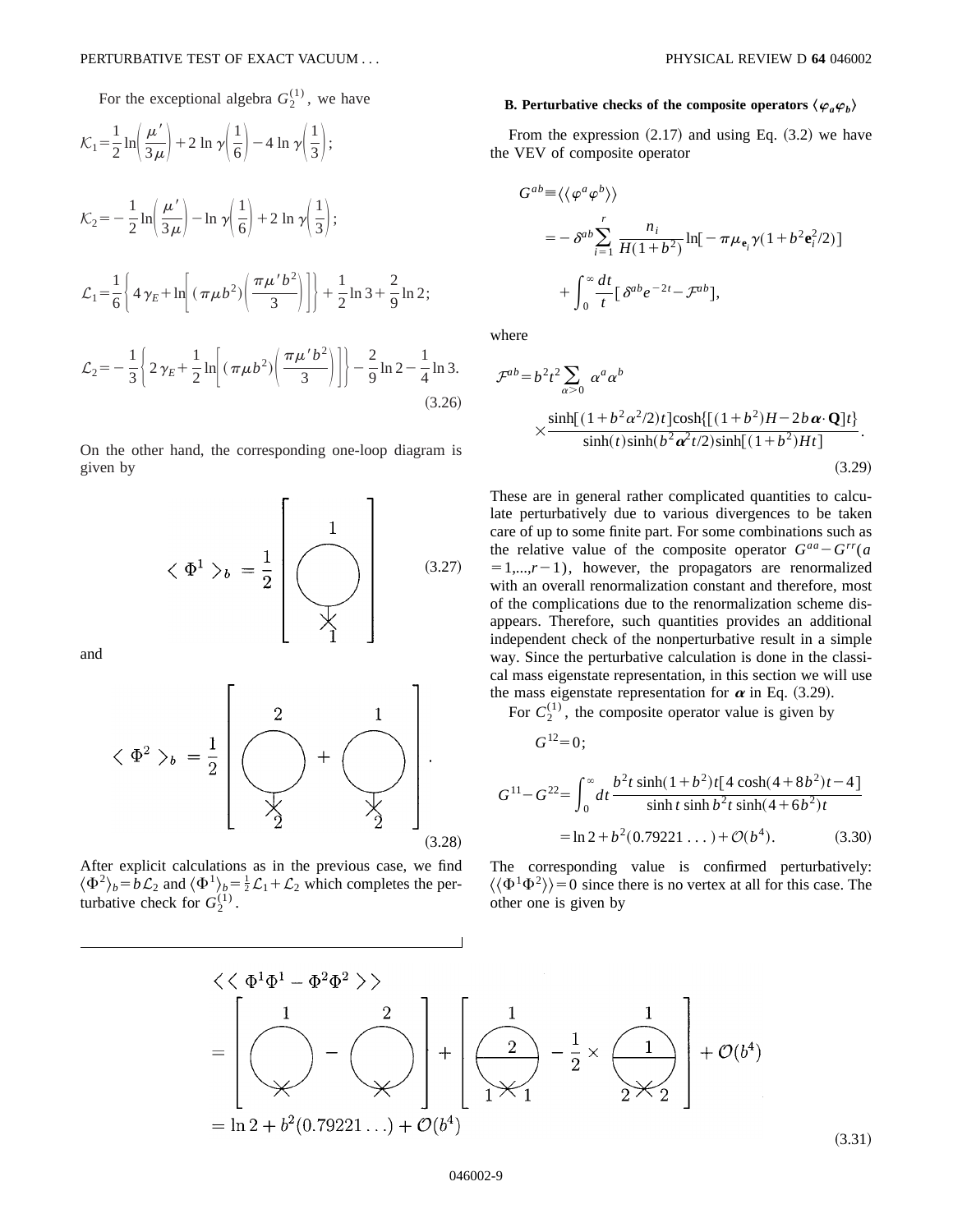whose Feynman integration is done in Appendix C. This agrees with the nonperturbative results  $(3.30)$ .

For the case  $B_3^{(1)}$ , the nonperturbative result gives

$$
G^{12}=G^{23}=0;
$$

$$
G^{11} - G^{33} = -2 \int_0^\infty \frac{dt}{t} (\mathcal{F}^{11} - \mathcal{F}^{33})
$$
  
=  $b^2(-0.195326...) + \mathcal{O}(b^4);$ 

$$
G^{22} - G^{33} = -2 \int_0^\infty \frac{dt}{t} (\mathcal{F}^{22} - \mathcal{F}^{33})
$$
  
= -\ln 3 + b^2(-0.321552...) + \mathcal{O}(b^4), (3.32)

where

$$
\mathcal{F}^{11} - \mathcal{F}^{33} = \frac{b^2 t^2}{\sinh(t)\sinh[(6+5b^2)t]} \left\{ \frac{\sinh[(1+b^2)t]}{\sinh(b^2t)} \right\}
$$
  

$$
\times \{-\cosh[(4+3b^2)t] + 2\cosh(b^2t)
$$
  

$$
-\cosh[(2+b^2)t] \} + \frac{\sinh[(1+b^2/2)t]}{2\sinh(b^2t/2)}
$$
  

$$
\times \{\cosh[(4+4b^2)t] + \cosh[(2+b^2)t] - 2\} \right\};
$$
  

$$
\mathcal{F}^{22} - \mathcal{F}^{33} = \frac{b^2 t^2}{\sinh(t)\sinh[(6+5b^2)t]} \left\{ \frac{\sinh[(1+b^2)t]}{\sinh(b^2t)} \right\}
$$
  

$$
\times \{\cosh[(4+3b^2)t] - \cosh[(2+b^2)t] \}
$$
  

$$
+ \frac{\sinh[(1+b^2/2)t]}{2\sinh(b^2t/2)} \{\cosh[(4+4b^2)t] \}
$$

$$
+\cosh[(2+b^2)t]-2\}\bigg\}.
$$

The perturbative calculation gives the result  $\langle \langle \Phi^1 \Phi^3 \rangle \rangle$  $=\langle \langle \Phi^2 \hat{\Phi}^3 \rangle \rangle = 0$  since there is no vertex at all in this case. The relative values of the composite operators are

$$
\langle \langle \Phi^{1} \Phi^{1} - \Phi^{3} \Phi^{3} \rangle \rangle = \left[ \sqrt{\frac{1}{\sqrt{1 + \frac{1}{1 + \frac{1}{2}}}} + \frac{1}{2} \times \frac{3}{\sqrt{1 + \frac{1}{2}}}} \right] + \sqrt{\frac{3}{\sqrt{1 + \frac{1}{2}}}} + \sqrt{\frac{3}{\sqrt{1 + \frac{1}{2}}}} + \sqrt{\frac{3}{\sqrt{1 + \frac{1}{2}}}} + \sqrt{\frac{3}{\sqrt{1 + \frac{1}{2}}}} + \sqrt{\frac{3}{\sqrt{1 + \frac{1}{2}}}} + \sqrt{\frac{3}{\sqrt{1 + \frac{1}{2}}}} + \sqrt{\frac{3}{\sqrt{1 + \frac{1}{2}}}} + \sqrt{\frac{3}{\sqrt{1 + \frac{1}{2}}}} + \sqrt{\frac{3}{\sqrt{1 + \frac{1}{2}}}} + \sqrt{\frac{3}{\sqrt{1 + \frac{1}{2}}}} + \sqrt{\frac{3}{\sqrt{1 + \frac{1}{2}}}} + \sqrt{\frac{3}{\sqrt{1 + \frac{1}{2}}}} + \sqrt{\frac{3}{\sqrt{1 + \frac{1}{2}}}} + \sqrt{\frac{3}{\sqrt{1 + \frac{1}{2}}}} + \sqrt{\frac{3}{\sqrt{1 + \frac{1}{2}}}} + \sqrt{\frac{3}{\sqrt{1 + \frac{1}{2}}}} + \sqrt{\frac{3}{\sqrt{1 + \frac{1}{2}}}} + \sqrt{\frac{3}{\sqrt{1 + \frac{1}{2}}}} + \sqrt{\frac{3}{\sqrt{1 + \frac{1}{2}}}} + \sqrt{\frac{3}{\sqrt{1 + \frac{1}{2}}}} + \sqrt{\frac{3}{\sqrt{1 + \frac{1}{2}}}} + \sqrt{\frac{3}{\sqrt{1 + \frac{1}{2}}}} + \sqrt{\frac{3}{\sqrt{1 + \frac{1}{2}}}} + \sqrt{\frac{3}{\sqrt{1 + \frac{1}{2}}}} + \sqrt{\frac{3}{\sqrt{1 + \frac{1}{2}}}} + \sqrt{\frac{3}{\sqrt{1 + \frac{1}{2}}}} + \sqrt{\frac{3}{\sqrt{1 + \frac{1}{2}}}} + \sqrt{\frac{3}{\sqrt{1 + \frac{1}{2}}}} + \sqrt{\frac{3}{\sqrt{1 + \frac{1}{2}}}} + \sqrt{\frac{3}{\sqrt{1 + \frac{1}{2}}}} + \sqrt{\frac{3}{\sqrt{1 + \frac{1}{2}}}} + \sqrt{\frac{3}{\sqrt{1 + \frac{1}{
$$

$$
\langle \langle \Phi^2 \Phi^2 - \Phi^3 \Phi^3 \rangle \rangle = \left( \bigvee_{\mathcal{H}} + \frac{1}{2} \times \left\{ \frac{1}{2 \times 2} + \frac{3}{2 \times 2} + \frac{2}{2 \times 2} \right\} \right)
$$

$$
- \left[ \left( \bigvee_{\mathcal{H}} + \left( \frac{3}{2 \times 3} + \frac{3}{2 \times 3} \right) \right] + \left( \bigvee_{\mathcal{H}} + \left( \frac{2}{2 \times 3} \right) \right] + \mathcal{O}(b^4)
$$

$$
= -\ln 3 + b^2(-0.321552...) + \mathcal{O}(b^4) \tag{3.34}
$$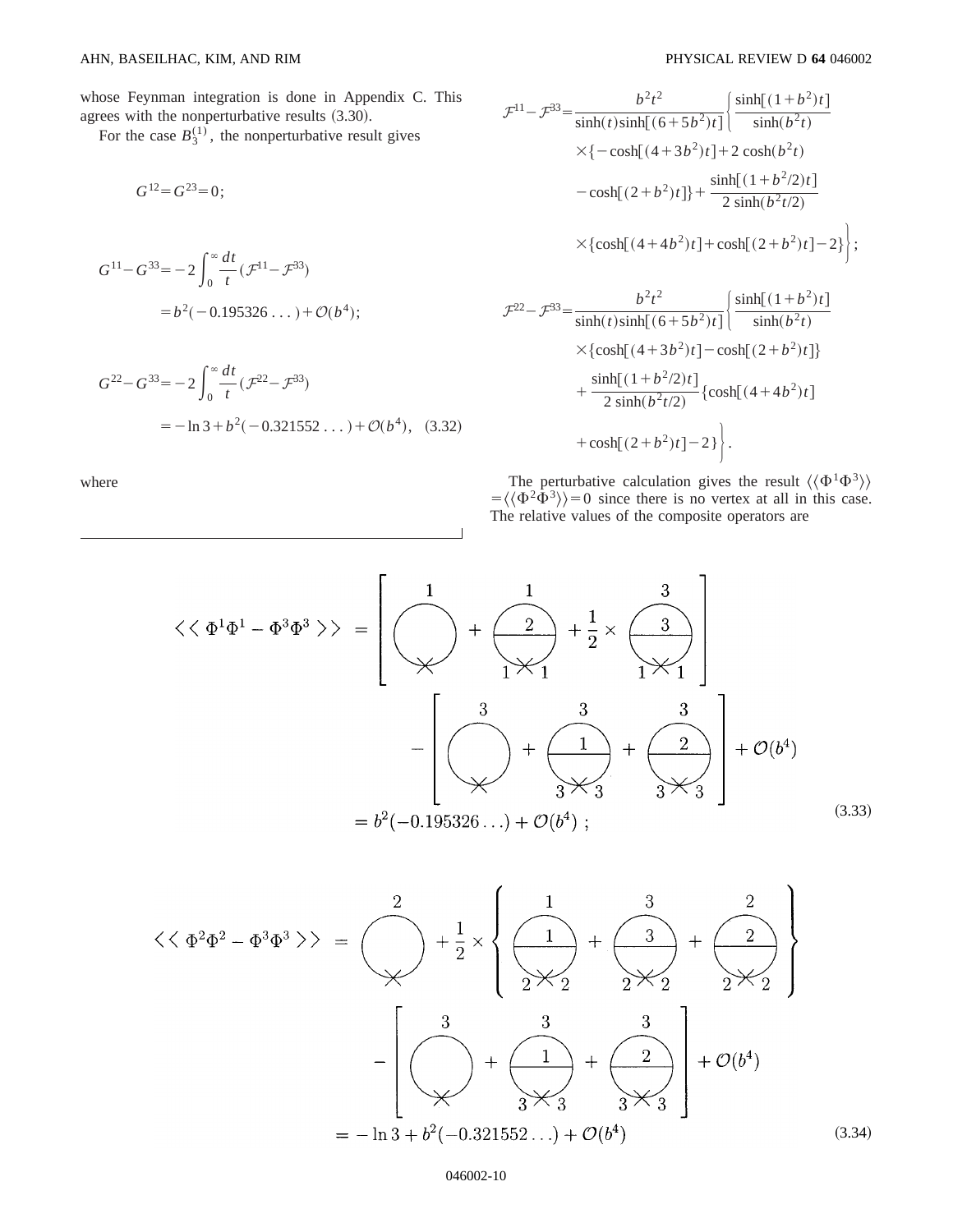which exactly reproduces Eq.  $(3.32)$ .

A similar check can be done for  $G_2^{(1)}$ .  $G^{12}$  is not vanishing but is given by

$$
G^{12} = -\sqrt{3}b^2 \sum_{\alpha > 0} \left[ \left( \frac{1}{2} \alpha_1 + \alpha_2 \right) \cdot \alpha \right] (\alpha_1 \cdot \alpha)
$$
  
 
$$
\times \int dt \frac{t \sinh[(1 + b^2 \alpha^2 / 2)t] \cosh[(1 + b^2)H - 2b \alpha \cdot \mathbf{Q}]t}{\sinh(t) \sinh(b^2 \alpha^2 t / 2) \sinh[(1 + b^2)Ht]}
$$
  
=  $\frac{2}{\sqrt{3}} b^2 (0.0488314 ...) + \mathcal{O}(b^4)$  (3.35)

whose value is also obtained from the perturbative diagram

$$
\langle \langle \Phi^1 \Phi^2 \rangle \rangle = \frac{1}{2} \times \underbrace{\begin{pmatrix} 1 \\ 1 \end{pmatrix}}_{1} + \mathcal{O}(b^4).
$$

 $\mathbf{1}$ 

 $(3.36)$ 

Finally, the relative value of the composite operators

$$
G^{11} - G^{22} = -\int_0^\infty \frac{dt}{\sinh(t)\sinh[(6+4b^2)t]}
$$
  
\n
$$
\times {\sinh[(1+b^2)t][\cosh(2t) - \cosh(4t+2b^2t)]}
$$
  
\n
$$
+ \sinh\left(t + \frac{b^2t}{3}\right) \left[2\cosh\left(\frac{2b^2t}{3}\right) - \cosh\left(4t + \frac{10b^2t}{3}\right) - \cosh\left(2t + \frac{4b^2t}{3}\right)\right]
$$
  
\n
$$
= \frac{1}{2}\ln 3 + \frac{2}{3}b^2(0.183165...) + \mathcal{O}(b^4) \qquad (3.37)
$$

is reproduced by the following perturbative diagrams:

$$
\langle \langle \Phi^{1} \Phi^{1} - \Phi^{2} \Phi^{2} \rangle \rangle = \left[ \left( \bigvee_{\chi} \begin{array}{c} 1 & 1 \\ \chi & \chi^{2} \\ \chi & \chi^{2} \end{array} + \frac{1}{2} \times \left( \bigvee_{\chi^{2}} \begin{array}{c} 1 \\ \chi^{2} \\ \chi^{2} \end{array} \right) \right] - \left[ \left( \bigvee_{\chi^{2}} \begin{array}{c} 2 & 1 \\ \chi^{2} \\ \chi^{2} \end{array} + \frac{1}{2} \times \left( \bigvee_{\chi^{2}} \begin{array}{c} 1 \\ \chi^{2} \\ \chi^{2} \end{array} \right) + \frac{1}{2} \times \left( \bigvee_{\chi^{2}} \begin{array}{c} 1 \\ \chi^{2} \\ \chi^{2} \end{array} \right) \right] + \mathcal{O}(b^{4}). \tag{3.38}
$$

Г

It is straightforward to generalize the above perturbative calculation to other remaining cases and to confirm the proposed VEV.

#### **ACKNOWLEDGMENTS**

We thank V. A. Fateev for valuable discussions. P.B. thanks KIAS for hospitality where part of this work was done. This work is supported in part by Grant No. MOST 98-N6-01-01-A-05 (C.A.), and KOSEF 1999-2-112-001- $5(C.A., C.R.).$  P.B.'s work is supported in part by the EU under Contract Nos. ERBFMRX CT960012 and HPMF-CT-1999-00094.

#### **APPENDIX A**

In contrast to the simply laced case for which the mass ratios correspond to the classical values, mass ratios for nonsimply laced case get quantum corrections  $[24,25]$ . The mass spectrum for the dual cases remains the same with the change  $b \rightarrow 1/b$ , where the mass spectrum depends only on one parameter *m¯*:

$$
B_r^{(1)}: M_r = \bar{m}, \quad M_a = 2\bar{m} \sin(\pi a/H), \quad a = 1, 2, \dots, r - 1,
$$
  
\n
$$
C_r^{(1)}: M_a = 2\bar{m} \sin(\pi a/H), \quad a = 1, 2, \dots, r,
$$
  
\n
$$
G_2^{(1)}: M_1 = \bar{m}, \quad M_2 = 2\bar{m} \cos[\pi (1/3 - 1/H)],
$$
  
\n
$$
F_4^{(1)}: M_1 = \bar{m}, \quad M_2 = 2\bar{m} \cos[\pi (1/3 - 1/H)],
$$
  
\n
$$
M_3 = 2\bar{m} \cos[\pi (1/6 - 1/H)], \quad M_4 = 2M_2 \cos(\pi/H).
$$
  
\n(A1)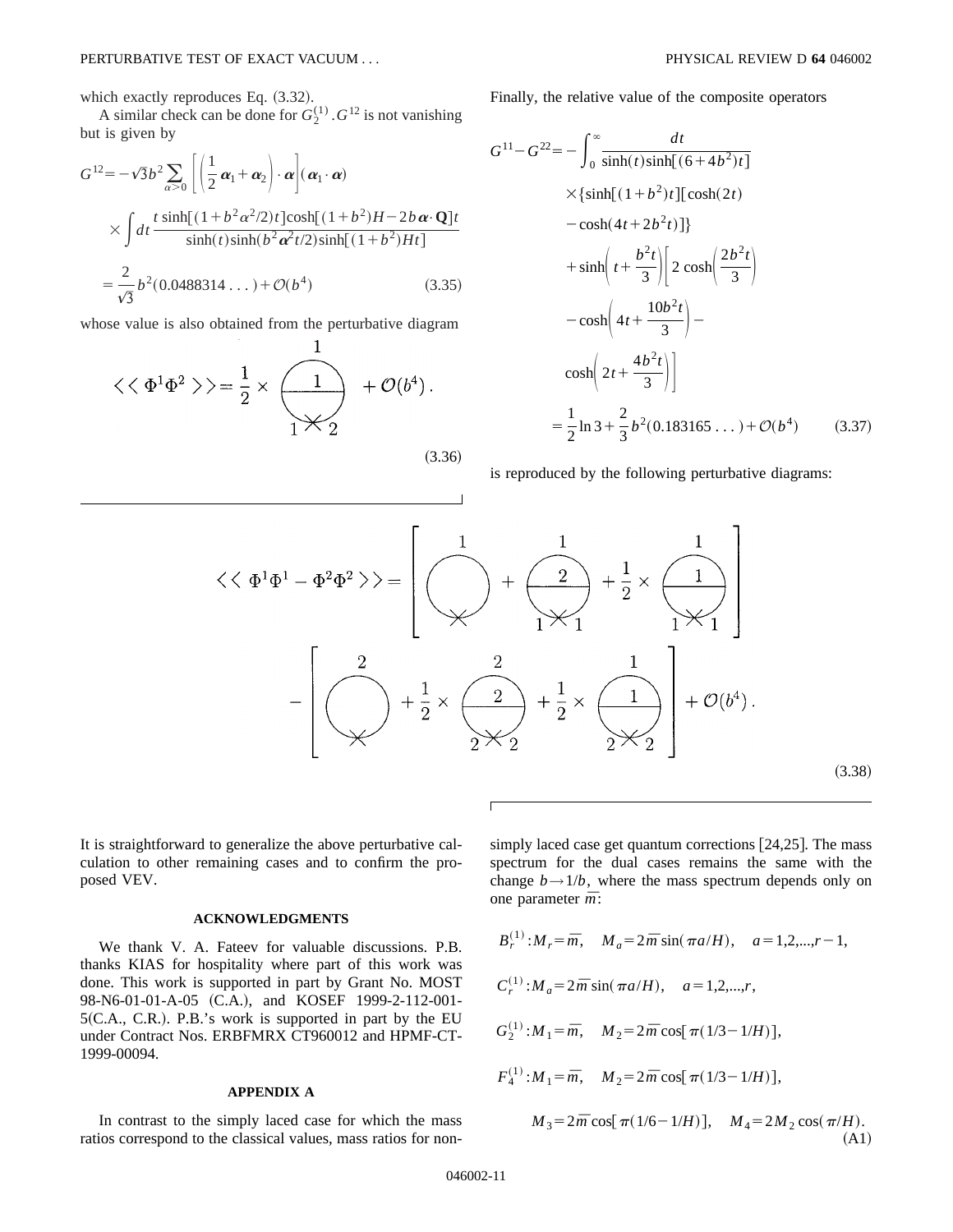For nonsimply laced Lie algebras, the Coxeter and dual Coxeter numbers are

$$
\begin{array}{l} h_{B_r^{(1)}}\!\!=\!h_{(C_r^{(1)})}\!\!=\!2\,r,\quad h_{(B_r^{(1)})^\vee}\!\!=\!h_{A_{2r-1}^{(2)}}\!=\!2\,r\!-\!1,\\ \\ h_{(C_r^{(1)})^\vee}\!\!=\!h_{D_{r+1}^{(2)}}\!\!=\!2(r\!+\!1),\\ \\ h_{F_4^{(1)}}\!\!=\!12,\quad h_{(F_4^{(1)})^\vee}\!\!=\!9,\quad h_{G_2^{(1)}}\!\!=\!6,\quad h_{(G_2^{(1)})^\vee}\!\!=\!h_{D_4^{(3)}}\!\!=\!4. \end{array}
$$

#### **APPENDIX B: NOTATIONS**

$$
\Phi_{s}(A_{2}) = \sqrt{2} \epsilon_{2}, \quad \sqrt{3/2} \epsilon_{1} - 1/\sqrt{2} \epsilon_{2};
$$
\n
$$
\Phi_{s}(B_{r}) = \epsilon_{i} - \epsilon_{i+1}, \quad 1 \leq i \leq r - 1, \quad \epsilon_{r};
$$
\n
$$
\Phi_{s}(C_{r}) = \epsilon_{i} - \epsilon_{i+1}, \quad 1 \leq i \leq r - 1, \quad 2 \epsilon_{r};
$$
\n
$$
\Phi_{s}(D_{r}) = \epsilon_{i} - \epsilon_{i+1}, \quad 1 \leq i \leq r - 1, \quad \epsilon_{r} + \epsilon_{r-1};
$$
\n
$$
\Phi_{s}(F_{4}) = \epsilon_{i} - \epsilon_{i+1}, \quad i \in \{2,3\}, \epsilon_{4}, \quad \frac{1}{2}(\epsilon_{1} - \epsilon_{2} - \epsilon_{3} - \epsilon_{4});
$$
\n
$$
\Phi_{s}(G_{2}) = \sqrt{2/3} \epsilon_{3}, \quad 1/\sqrt{2} \epsilon_{1} - \sqrt{3/2} \epsilon_{2};
$$
\nand

an

$$
\begin{aligned}\n\Phi_{\mathbf{s}}(C_r) &= \Phi_{\mathbf{s}}(C_r) \big|_{\epsilon_i \to \epsilon_r + 1 - i}; \quad \Phi_{\mathbf{s}}(D_r) = \Phi_{\mathbf{s}}(D_r) \big|_{\epsilon_i \to \epsilon_{r+1-i}};\n\Phi_{\mathbf{s}}(A_2) &= \Phi_{\mathbf{s}}(A_2) \big|_{\epsilon_1 \to \epsilon_2};\n\Phi_{\mathbf{s}}(B_4) &= \Phi_{\mathbf{s}}(B_4) \big|_{\epsilon_i \to -\epsilon_i}, \quad i \in \{2, 3, 4\}.\n\end{aligned}
$$

## **APPENDIX C: FEYNMAN INTEGRALS**

The Feynman integration for  $C_2^{(1)}$  in Eq. (3.31) is presented as the following. The lowest order diagrams (order of  $b<sup>0</sup>$ ) are represented as the Feynman integration

$$
\langle \langle \Phi^1 \Phi^1 - \Phi^2 \Phi^2 \rangle \rangle_0 = -4 \pi \int \frac{d^2 p_E}{(2 \pi)^2} \left( \frac{1}{p_E^2 + M_1^2} - \frac{1}{p_E^2 + M_2^2} \right)
$$

$$
= \ln \frac{M_2^2}{M_1^2} = \ln 2, \tag{C1}
$$

where  $p_E$  is the Euclidean momentum.  $M_i$  is the physical mass and its value at the integration is considered up to this appropriate perturbative order in *b*. Since the wave function and mass renormalization is already done, the next-toleading order diagrams (order of  $b<sup>2</sup>$ ) are represented as

$$
\langle \langle \Phi^1 \Phi^1 - \Phi^2 \Phi^2 \rangle \rangle_b
$$
  
=  $(4\pi)^2 \int \frac{d^2 p_E}{(2\pi)^2} \left( \frac{32I_{12}}{(p_E^2 + M_1^2)^2} - \frac{16I_{11}}{p_E^2 + M_2^2} \right)$   
= 0.79221 ... , (C2)

where

$$
I_{ij} = \int \frac{d^2 k_E}{(2\pi)^2} \frac{1}{(k_E^2 + M_i)^2} \frac{1}{(k_E + p_E)^2 + M_j^2}
$$
  
= 
$$
\int_0^1 \frac{dx}{4\pi} \frac{1}{-x(1-x)p_E^2 + (1-x)M_i^2 + xM_j^2}.
$$
 (C3)

The Feynman integrations  $(3.33)$  and  $(3.34)$  of the next-to leading order for  $B_3^{(1)}$  are given by

$$
\langle \langle \Phi^1 \Phi^1 - \Phi^3 \Phi^3 \rangle \rangle_b
$$
  
=  $(4 \pi)^2 \int \frac{d^2 p_E}{(2 \pi)^2} \left( \frac{(I_{33} + 2I_{12})}{(p_E^2 + M_1^2)^2} - \frac{(2I_{13} + 2I_{33})}{(p_E^2 + M_3^2)^2} \right)$   
=  $-0.195326...$ ,  
 $\langle \langle \Phi^2 \Phi^2 - \Phi^3 \Phi^3 \rangle \rangle_b$   
=  $(4 \pi)^2 \int \frac{d^2 p_E}{(2gp)^2} \left( \frac{(I_{33} + I_{11} + 9I_{22})}{(p_E^2 + M_2^2)^2} - \frac{(2I_{13} + 2I_{23})}{(p_E^2 + M_3^2)^2} \right)$ 

The Feynman integrations  $(3.36)$  and  $(3.38)$  of the next-to leading order for  $G_2^{(1)}$  are evaluated respectively as

 $= -0.321552...$  (C4)

$$
\langle \langle \Phi^1 \Phi^2 \rangle \rangle_b = (4 \pi)^2 \frac{2}{\sqrt{3}} \int \frac{d^2 p_E}{(2 \pi)^2} \left( \frac{I_{11}}{(p_E^2 + M_1^2)(p_E^2 + M_2^2)} \right)
$$
  

$$
= \frac{2}{\sqrt{3}} \times 0.0488314 \dots ,
$$
  

$$
\langle \langle \Phi^1 \Phi^1 - \Phi^2 \Phi^2 \rangle \rangle_b
$$
  

$$
= (4 \pi)^2 \int \frac{d^2 p_E}{(2 \pi)^2} \left( \frac{2I_{12} + \frac{4}{3}I_{11}}{(p_E^2 + M_1^2)^2} - \frac{(9I_{12} + I_{11})}{p_E^2 + M_2^2} \right)
$$
  

$$
= \frac{2}{3} \times 0.183165 \dots .
$$
 (C5)

- @1# A. Patashinskii and V. Pokrovskii, *Fluctuation Theory of Phase Transitions* (Pergamon, Oxford, 1979).
- [2] M. Shifman, A. Vainstein, and V. Zakharov, Nucl. Phys. **B147**, 385 (1979).
- [3] Al. Zamolodchikov, Nucl. Phys. **B348**, 619 (1991).
- @4# S. Lukyanov and A. Zamolodchikov, Nucl. Phys. **B493**, 571  $(1997).$
- [5] V. A. Fateev, S. Lukyanov, A. Zamolodchikov, and Al. B. Zamolodchikov, Phys. Lett. B 406, 83 (1997).
- [6] A. B. Zamolodchikov and Al. B. Zamolodchikov, Nucl. Phys.